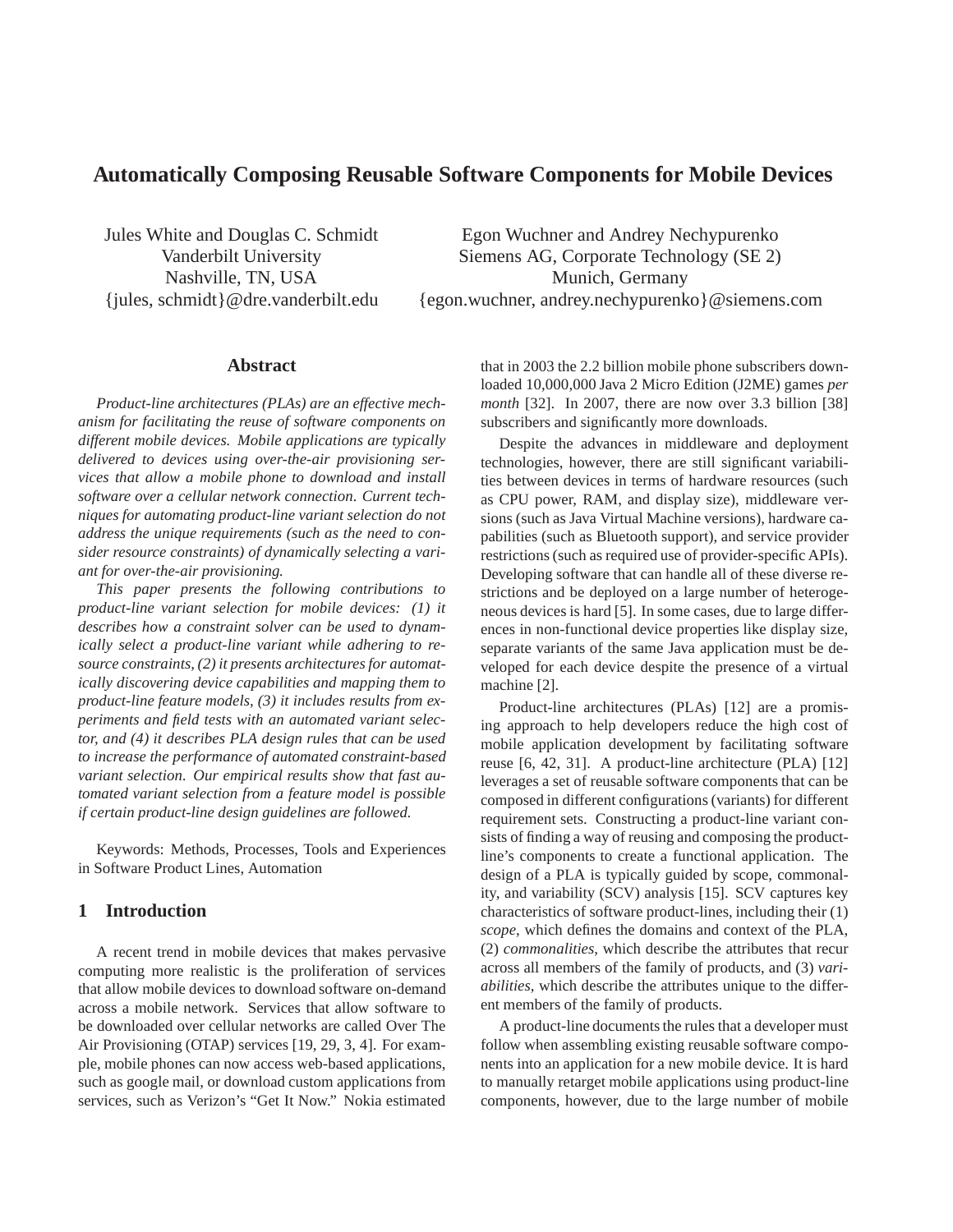devices, limited device capabilities, complex product-line constraints, and the rapid development rate of new devices. Moreover, in a pervasive environment, software reuse must happen on-demand. When a device enters a particular context, such as a retail store, the provisioning server must very quickly deduce and create a variant for the device, regardless of whether or not the device type and its capabilities have been previously encountered.

Current automated software reuse techniques, such as those presented in [8, 25, 30, 33, 36], do not sufficiently address various challenges of designing and implementing an automated approach to selecting a product variant for a mobile device. One common capability lacking in each approach is the ability to consider resource consumption constraints, such as the total available memory consumed by the features selected for the variant must be less than 64 kilobytes. Another missing detail of these automatic reuse approaches is the architecture for how an autonomous variant selection mechanism can be the integrated into an overthe-air provisioning server.

To address these gaps in online mobile software variant selection engines, we have developed a tool called *Scatter* that first captures the requirements of a PLA and the resources of a mobile device and then quickly constructs a custom variant from a PLA for the device. This paper presents the architecture and functionality of Scatter and provides the following contributions to research on software reuse for mobile devices:

- We show how Scatter enables and disables features/components in product-line models based on the sets of device capabilities it receives from the provisioning server
- We describe the automated variant selection engine, based on a Constraint Logic Programming Finite Domain (CLP(FD)) solver [21, 37], that can dynamically derive a valid configuration of reusable software components suitable for a target device's capabilities and resource constraints
- We present data from experiments that show how PLA constraints impact variant selection time for a constraint-based variant selection engine
- We describe PLA design rules gleaned from our experiments that help to improve variant selection time when using a constraint-based software reuse approach.

This paper builds on our previous work on software reuse that involved automatically deriving product-variants for mobile devices with a constraint solver [40]. In particular, this paper enhances previous work by describing the design and functionality of a Scatter-integrated server for performing over-the-air provisioning of mobile devices. We

also offer new empirical results obtained from field testing the Scatter-integrated provisioning server with both real and emulated mobile devices. The new results show that despite the apparent complexity of product-line composition rules and non-functional requirements, a constraint solver can be used to derive a product variant quickly enough to support over-the-air provisioning.

The remainder of this paper is organized as follows: Section 2 presents the train food services application that we use as an example product-line throughout the paper; Section 3 describes the challenges of dynamically composing reusable software components for different mobile devices and the unresolved problems of using current techniques; Section 4 presents architectures for integrating an automated variant selection mechanism into an over-the-air provisioning server; Section 5 shows how Scatter automatically transforms PLA requirements and mobile device resources into a model that can be operated on by the CLP(FD) based variant selector; Section 6 analyzes the results of field tests and simulations of using Scatter for over-the-air provisioning; Section 7 summarizes product-line design rules that we have learned from our results that improve the speed at which a product variant can be selected; Section 8 compares our work on Scatter with related research; and Section 9 presents lessons learned and concluding remarks.



Figure 1: Feature Model for Train Services Applications



Figure 2: Food Services Menu Feature Model



Figure 3: Food Services UI Feature Model



Figure 4: Food Services Order submission Feature Model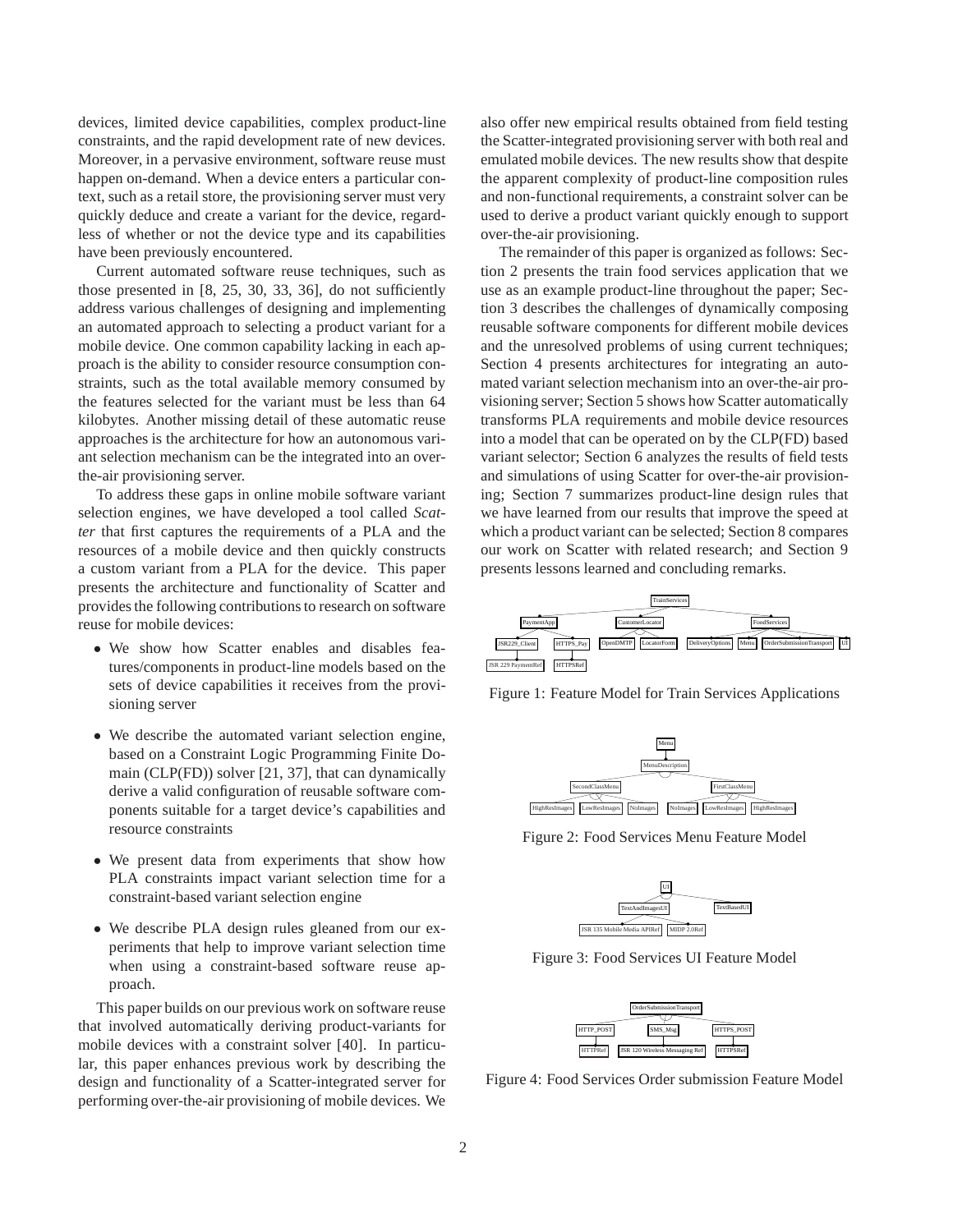

Figure 5: Food Services Delivery Options Feature Model



Figure 6: Customer Locator Application Feature Model



Figure 7: Target Device Feature Model



Figure 8: Java Optional Libraries Feature Model



Figure 9: Java Virtual Machine Feature Model

## **2 Motivating Example**

To motivate the need for—and capabilities of—Scatter, we use an application throughout this paper that allows train passengers to order food from their mobile phones. This application is downloaded by passengers to their phones upon entering a train. The application allows passengers to choose menu items from either a first class or second class menu (depending on the traveler's ticket class).

The food services product-line has been described using feature models. Feature modeling [7, 16] characterizes and application based on function and non-functional variabilities. The feature models are designed to show the composition rules for the variable application components and how device capabilities affect what application components can be deployed.

The food services application is implemented using a variety of components, such as the Open Device Monitoring and Tracking Protocol (OpenDMTP) Java MIDlet<sup>1</sup>. This application can be reconfigured for devices that support different Java JVM Mobile Information Device Profile (MIDP) versions, JVM configurations (*e.g.* CDC 1.0, CLDC 1.0, and CLDC 1.1), and optional Java APIs (*e.g.* JSR 135 Mobile Media API, JSR 229 Payment API, etc.). Figures 1 through 6 show feature models capturing the SCV of the food service application. Figures 7 through 9, show the key points of variability in the target devices that determine which food services application components are chosen when selecting a variant for a mobile device. For example, if the *TextAndImagesUI* feature from the feature model in Figure 3 is chosen, the target device must have the *JSR 135 Mobile Media API* feature (Figure 8) enabled.



Figure 10: Alternate Variant Selection Based on Cabin Class

Context data also determines which application components can be delivered to a device, as seen in Figure 10. Second class passengers can pre-order food from a second class menu from their mobile devices but must go to the restaurant car of the train to pickup the food. First class passengers, however, order from a more extensive first class menu and can have the food delivered to either their seat or directly to their current location on the train. The food services application uses the OpenDMTP Java client implementation to report the location of a first class passenger with a Global Positioning System (GPS) capable phone. If a first class passenger does not have a phone with a connected GPS device, an application variant is delivered to the device that replaces the OpenDMTP tracking MIDlet with a form for the user to enter their current seat number. There are certainly numerous technical challenges to accurately predicting a passenger's location via GPS on a train, but this paper focuses on the software variability aspects of including such a capability if it was developed.

Finally, non-functional characteristics of the device dictate certain key features of the selected variant. The food

<sup>&</sup>lt;sup>1</sup>A Java application for an embedded Java 2 MicroEdition JVM.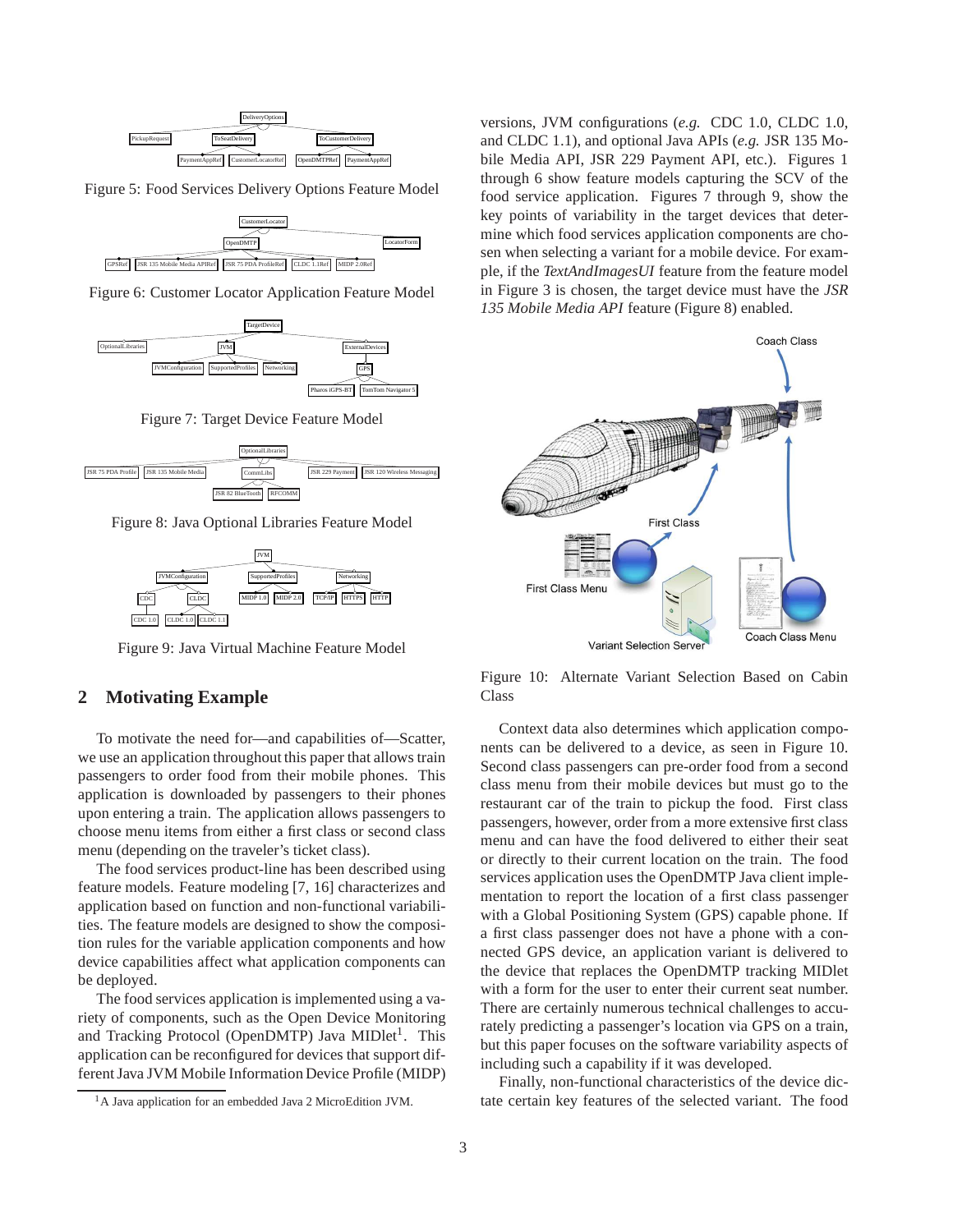services application can be delivered with either high resolution images of the entrees (requires 64 kilobytes of storage space), low resolution images (12 kilobytes), or no entree images (0 kilobytes). The available memory and storage space on the device determines which of these image sets is appropriate. The OpenDMTP client is the largest of the other application components and requires approximately 2 kilobytes of storage space. The remaining application components consume another ∼2 kilobytes. The total combined resource consumption of all of the application components must be considered when choosing image sets.

For a phone with at least 66 kilobytes of remaining storage space, a number of variants are possible. If the owner of the device has a first class ticket and a GPS capable phone, a variant with the OpenDMTP library and low resolution images is suitable. If the user does not have a first class ticket or a GPS capable phone, then the high resolution images may fit. To choose an appropriate variant, therefore, the variant selection must account for the tradeoffs in resource consumption of different configurations.

## **3 Challenges of Automated Variant Selection for Mobile Devices**

Applications for mobile devices must be carefully matched to the capabilities of each individual device due to resource constraints. Developers must therefore consider both functional capabilities (such as the optional libraries installed on the device) and non-functional capabilities (such as total memory) when reusing software components. Due to the large and highly differing array of device capabilities, however, it is difficult to determine which software components can function with each device's unique limitations and how an entire application can be assembled by reusing these viable components. For example, reusing product-line components for a mobile device involves:

- 1. Capturing the rules for composing the reusable product-line components or features (the application model)
- 2. Specifying what capabilities the target mobile device must have to support each application component or feature (the target infrastructure model)
- 3. Identifying the target mobile device and mapping its capabilities onto the target infrastructure model by enabling or disabling features in the model
- 4. Disabling application components that cannot be supported by the functional and non-functional capabilities of the device

5. Selecting and assembling a product variant from the remaining enabled components and features that adheres to the product-line's composition rules and the resource constraints of the device.

For example, with the food services application presented in Section 2, the rules for composing the application's components were first documented in the feature models presented in Figures 1 through 6. Next, the important features of the target infrastructure that govern which application components can be supported by a device were documented in Figures 7 through 9.

The dependencies between the application components and target device capabilities were specified with feature references [17]. Any feature can exclude, require, or apply a cardinality constraint to the selection of another feature through a feature reference. The reference is specified as a constraint on another named feature that is not a direct child of the feature declaring the constraint.

For example, the *SMS\_Msg* component (Figure 4) for submitting orders contains a reference to the target infrastructure feature *JSR 120 Wireless Messaging* (Figure 8). This reference indicates that the JSR 120 Wireless Messaging feature must be enabled on the target device if the SMS\_Msg component will be deployed to it.

To find a way of reusing existing software components to assemble a variant of the food services application for a Blackberry Pearl 8100 mobile phone, a developer would enable and disable the appropriate features in the target device feature model (Figures 7 through 9). The *CDC* feature of the *JVM Configuration* and the GPS features would be disabled while the *CLDC 1.1* feature would be enabled (the Blackberry 8100 supports MIDP 2.0, CLDC 1.1, and no GPS). Since the Blackberry 8100 does not support GPS in its stock configuration, this would preclude deploying the OpenDMTP feature to the phone and thus it would be disabled. Finally, an appropriate set of features, would be selected from the remaining points of variability (*e.g.*, TextUI or TextAndImagesUI, SMS\_Msg order submission or HTTPS\_Post, etc.).

Traditional processes of reusing software components involve developers manually evaluating a mobile device and determining the software components that must be in an application variant, the components to configure, and how to compose and deploy the components. In addition to being infeasible in a pervasive environment (where the target device signatures are not known ahead of time and variant selection must be done on demand), such manual approaches are tedious and error-prone, and are thus a significant source of system downtime [18]. Manual reuse approaches also do not scale well and become impractical with the large solution spaces typical of PLAs.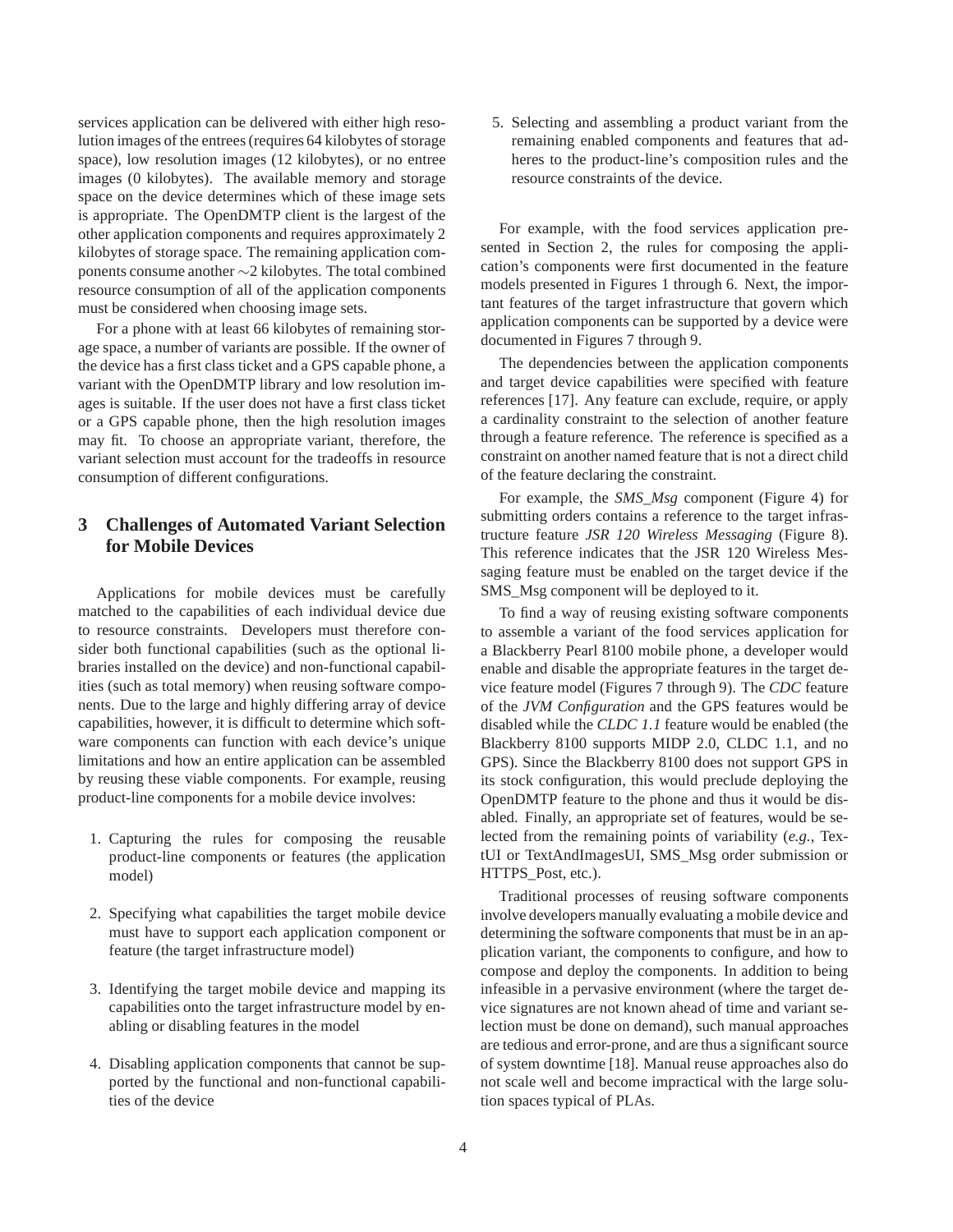**1. There is no clear architecture for automatically discovering and mapping device capabilities to productline models.** Numerous tools and approaches have been developed [9, 10, 7] to capture the rules for composing a product variant. For example, *P*ure::variants [9] is a commercial tool that provides feature modeling capabilities, allows developers to specify features and feature constraints, and derives required unconfigured features for a partially configured variant. All these tools, however, are designed for *a priori* product variant selection and assume that a human modeler enables/disables features and uses the tool to derive any required additional features. To select a variant for a mobile device, therefore, developers must manually enable/disable model features to reflect the capabilities of a target device.

An over-the-air provisioning request begins by a mobile device sending a request to a provisioning server that includes a unique identifier for the device type, as seen in Figure 11. From this unique identifier, the provisioning



Figure 11: Selecting a Food Services Variant for a Blackberry 8100 Mobile Phone

server must be able to find the capabilities associated with the device and automatically map these capabilities into the model of the target infrastructure. Existing tools do not address how a human is removed from the modeling loop and a single device identifier is mapped into a complex set of infrastructure model capabilities. In Section 4, we present three different architectures that can be used to automatically discover device capabilities and map them to productline models.

**2. There is no documented architecture for handling incomplete context information and unknown device types.** Many research efforts [30, 8, 26] have produced models for transforming a feature model or other SCV capturing mechanism into a formal model that can be reasoned with automatically. For example, [8] presents a method for transforming feature models into Constraint Satisfaction Problems (CSPs). A solver, such as a Constraint Logic Programming (CLP) solver, can then be used to automatically derive product variants for a set of device capabilities.

The key assumption with these techniques is that values for all relevant device capabilities are known. Although devices may share common communication protocols and resource description schemas, a variant selection service will not know all device signatures at design time. In many cases, information, such as the exact set of optional libraries installed on a device or ticket class of the owner may not be able to be determined based on the unique device identifier associated with the provisioning request. In other situations, a provisioning server may encounter a newly released device with completely unknown capabilities.

To address the more dynamic information needs of PLAs for mobile applications, therefore, either a strategy for selecting a variant with incomplete information or an automated method for obtaining missing capability information is needed. Current research does not address this open problem. Section 4 presents our *on-demand probing* approach that allows a provisioning server to help guarantee it has complete device information when selecting a variant.

**3. There is no method for incorporating resource constraints in variant selection.** Although multiple models and tools are available [30, 8, 26, 9, 10, 7] for deriving ways of reusing and assembling components for a set of device capabilities, none of these techniques or tools address how resource constraints are considered in the selection process. For mobile devices, resource constraints are a major concern and must be considered carefully. Without a mechanism for adhering to resource constraints, no reliable component selection automation can be performed. For example, deploying a set of components that requires more JVM stack capacity than is available on the target device will result in a non-functioning variant.

Different configurations of reusable components may have different costs associated with them. There may be many valid variants that can be deployed and the selector must possess the ability to choose the best configuration based on a cost formula. For example, if the variant selected is deployed to a device across a GPRS connection that is billed for the total data transferred, it is crucial that this cost/benefit tradeoff be analyzed when determining which variant to deploy. If one variant minimizes the amount of data transferred over thousands or hundreds of thousands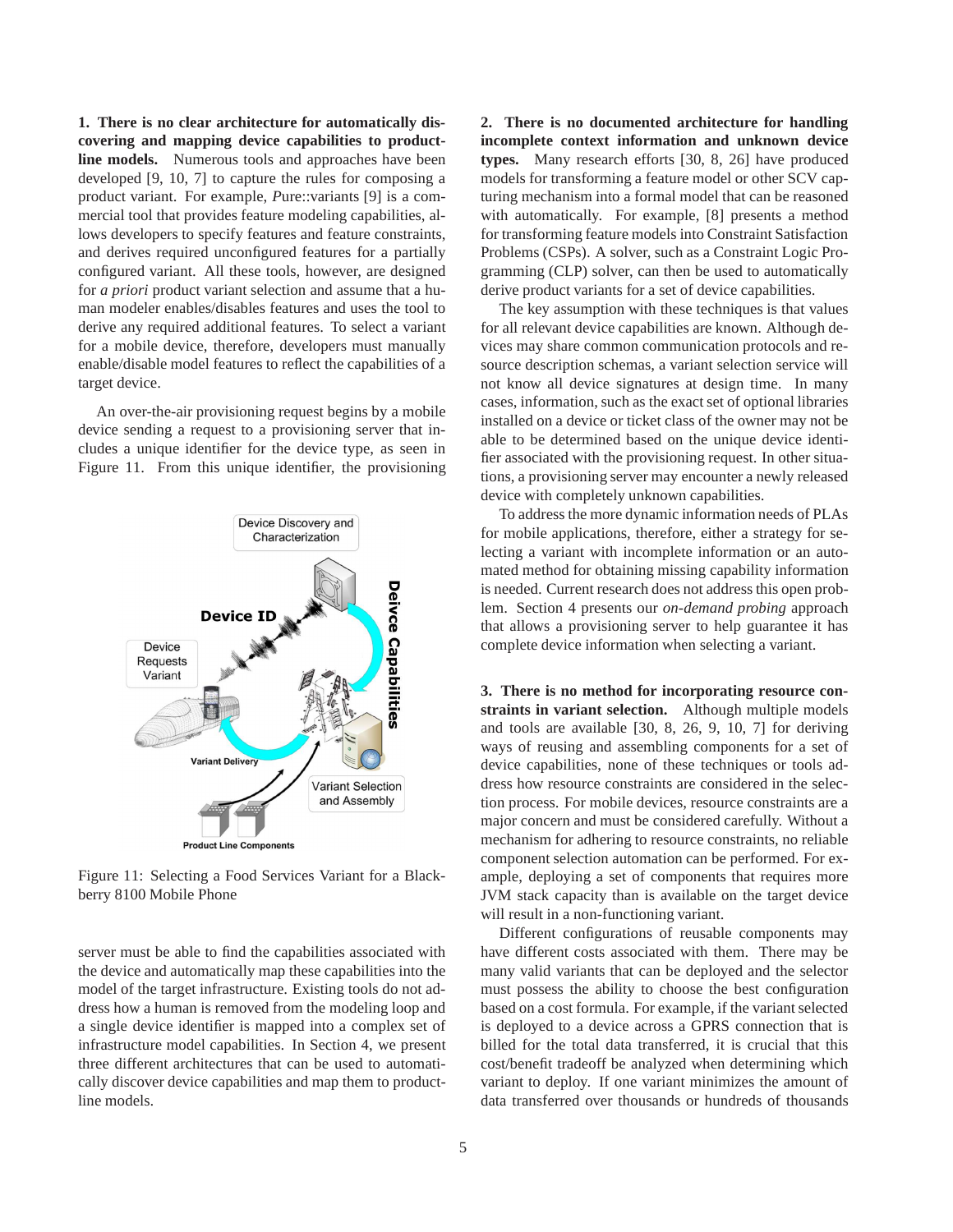of devices deployments, it can provide significant cost savings. In Section 5, we describe a modified constraint-based variant selection approach that can take resource constraints into account.

**4. It is unclear if automated variant selection can be performed fast enough to support on-demand software reuse.** Determing which components to reuse and how to assemble them must happen rapidly. For instance, in the train example from Section 2 a variant selection engine may have tens of minutes or hours before the device exits (although the traveler may become irritated if variant selection takes this long). In a retail store, conversely, if customers cannot get a variant of a sales application quickly, they may become frustrated and leave. To provide a truly seamless pervasive environment, automated variant selection must happen rapidly. When combined with the challenge of not knowing device signatures *a priori* and the need for optimization, achieving quick selection times is even harder.

Many methods and tools [8, 9, 10] for automating variant selection are used for design-time selection of variants. It is still unclear, however, whether the current approaches and tools provide sufficient performance to support dynamic software reuse for over-the-air mobile software provisioning. Design-time selection with a human involves processing a single request at a time. An over-theair provisioning server could potentially receive hundreds, thousands, or more simultaneous requests. Empirical evaluation is needed to determine if current automation techniques are sufficiently fast in practice. Section 6 presents the results from field and performance tests we performed using automated and constraint-based variant selection.

**5. There are no documented design rules for facilitating variant selection automation.** Although the tools and related papers cited above cover the basics of building a product-line, they do not systematically capture best design practices to facilitate automation. Many constraint solvers and theorem proving algorithms—particularly ones that incorporate resource constraints—have exponential worst case performance. For developers of product-lines that will leverage an automated variant selector, therefore, it is important to have guidelines for designing a productline's composition rules to avoid these worst case scenarios and improve automated selection speed. Few—if any—of these types of rules have yet been documented for productlines. Section 7, describes product-line design rules we derived from our empirical results to help improve the speed at which a variant can be automatically derived using a constraint-based approach.

# **4 An Architecture for Over-the-air Provisioning from a Product-line**

In previous work [40], we developed Scatter, which is a graphical modeling tool for capturing the SCV of a productline, compiling the product-line rules into a constraint satisfaction problem (CSP), and using a constraint solver to derive a valid product variant for a mobile device. This initial research began to address challenges 4 and 5 from Section 3, which involved showing that constraint-based approaches to variant selection provide good performance and deriving PLA design rules to facilitate automation. We found that model-driven development could be used to transform a high-level specification of a product-line, such as a feature model, into a constraint satisfaction problem. We also found that a constraint solver could be given a CSP and a set of device capabilities and derive an optimal variant in a reasonable time-frame.

Our initial results, however, also showed that care was needed when designing a product-line to achieve good constraint solving performance. Depending on the constraints governing the product-line, solving performance for a 50 feature model varied from a low of ∼1 second to a high of over 30 seconds. We found that several widely applicable rules, such as grouping components into sets based on limitations in packaging variability, could help ensure best-case solving performance.

#### 4.1 Obtaining the Device Information Required to Make Reuse Decisions

The first step in determining how to fulfill a provisioning request using existing software components is to characterize the unique capabilities of the requesting mobile device. After these capabilities are known, compatible components can be selected and reused in a product variant. Below, we present three different architectures for dynamically discovering device capabilities and mapping them to product-line models. These architectures can be used to help address Challenge 1 of Section 3, which is that no clear architectures have been developed for integrating an automated variant selector and an over-the-air provisioning server.

Over-the-air provisioning is typically initiated by a mobile user dialing a specified mobile number or sending an HTTP request to a provisioning server. In most scenarios, the provisioning request includes an identifier that the server uses to determine the type of device issuing the provisioning request and the requesting device's capabilities. The capabilities of the device are used to help determine what components are compatible with the device and should be used to assemble a variant to fulfill the request. The highlevel architecture for issuing a provisioning request and deriving a variant for a mobile device with Scatter is shown in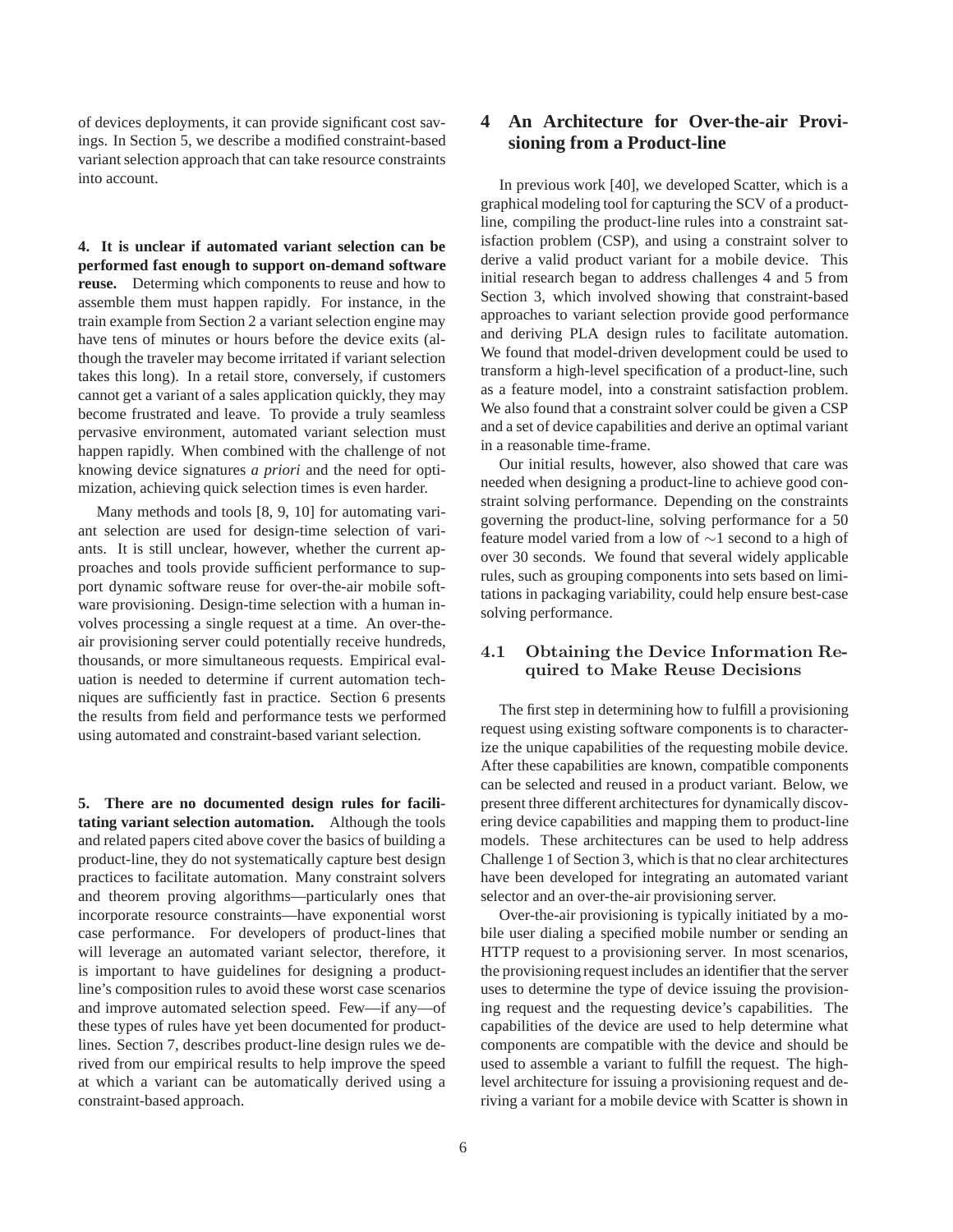Figure 12.

Once a mobile device has initiated a provisioning request, the device's functional properties (such as optional Java libraries that are installed) and non-functional properties (such as *JVMCon figuration*, *Memory*, and *CabinClass*<sup>2</sup> ) must be obtained and mapped to the target infrastructure model of the product-line. In our experience, we found that device capabilities can be returned as a set of name/value pairs.

Each reusable component can have an expression associated with it based on these name/value pairs that determines if it can be reused in a particular device. For example, after a set of device capabilities is collected, the JSR 135 feature (Figure 9) can be enabled or disabled based on whether or not the *JSR*135 device capability variable is equal to true. If the JSR 135 feature is disabled, the TextAndImagesUI component will not be considered for reuse.

The values for these variables are typically determined using either a push or pull architecture. With a pull architecture the device sends its unique identifier and the provisioning server queries either a device description repository [41, 24] (a database of device identifiers and their associated capabilities) or the device itself for the capabilities of the device. A push model may also be used where the mobile device sends its device type information and capabilities to the server as part of its provisioning request. For example, if a user is presented with a set of HTML links to variants for a Java MIDP 1.0/CLDC 1.0 phone or an MIDP 2.0/CLDC 1.1 phone, when the user clicks on a specific link, the device is sending a request that is pushing the needed device capability information.

We next describe the push and pull models in more detail and show how neither is ideally suited for obtaining the information required for deriving a configuration of reusable software components for a product variant. We then present an alternative approach, called *on-demand probing*, that attempts to address the limitations of the push and pull models. Scatter uses this on-demand probing approach to gather missing device capability information and ensure that all needed capability values are known when reusable components are selected and assembled for a device.

## 4.2 Pull Models for Discovering Device Capabilities

A pull model extracts device capabilities from a device description repository and can provide detailed information with regard to static device capabilities ranging from supported APIs to hardware specifications. A mobile device may not be able to introspectively determine all of the in-



Figure 12: Scatter Integration with a Discovery Service

formation available in a device description repository nor may it be efficient to send this large amount of data across a cellular network. Pull models are also desirable since they place the burden of the work on the server and decouple the device from the capability discovery mechanism. Moreover, a pull model does not require error-prone userinteraction.

Numerous open-source and commercial projects are available that offer databases of device capabilities. With a pull model, the provisioning server's main task is to identify the identifier for the type of device issuing the request and then query the appropriate device description repository for its capabilities. Although having a large database of device capabilities may appear to make it possible to build variants for devices ahead of time, a device description repository only contains *static* capability information and cannot leverage context (*e.g.* CabinClass) or dynamic information (*e.g.* remaining storage space) about a device.

A diagram of a request for a MIDP application (MIDlet) product variant using the pull model is shown in Figure 13. Initially, the device sends an HTTP request to the provisioning server for the MIDlet and includes the device's *User-Agent*, an identifier of the requesting device type or browser type, in the request headers. The provisioning server uses the User-Agent name to query a device description repository and identify the device's capabilities. Once the device's unique signature is known, Scatter is executed to determine the appropriate product variant to fulfill the provisioning request.

The key disadvantage of pull models is that they limit the information that can be used to guide variant construction since they rely on pre-compiled device information databases. New devices are released frequently and thus

<sup>2</sup>*CabinClass* is a boolean indicating if the traveler has a first or second class ticket. Although it would be possible to model *CabinClass* outside the target infrastructure model, we include it there for simplicity.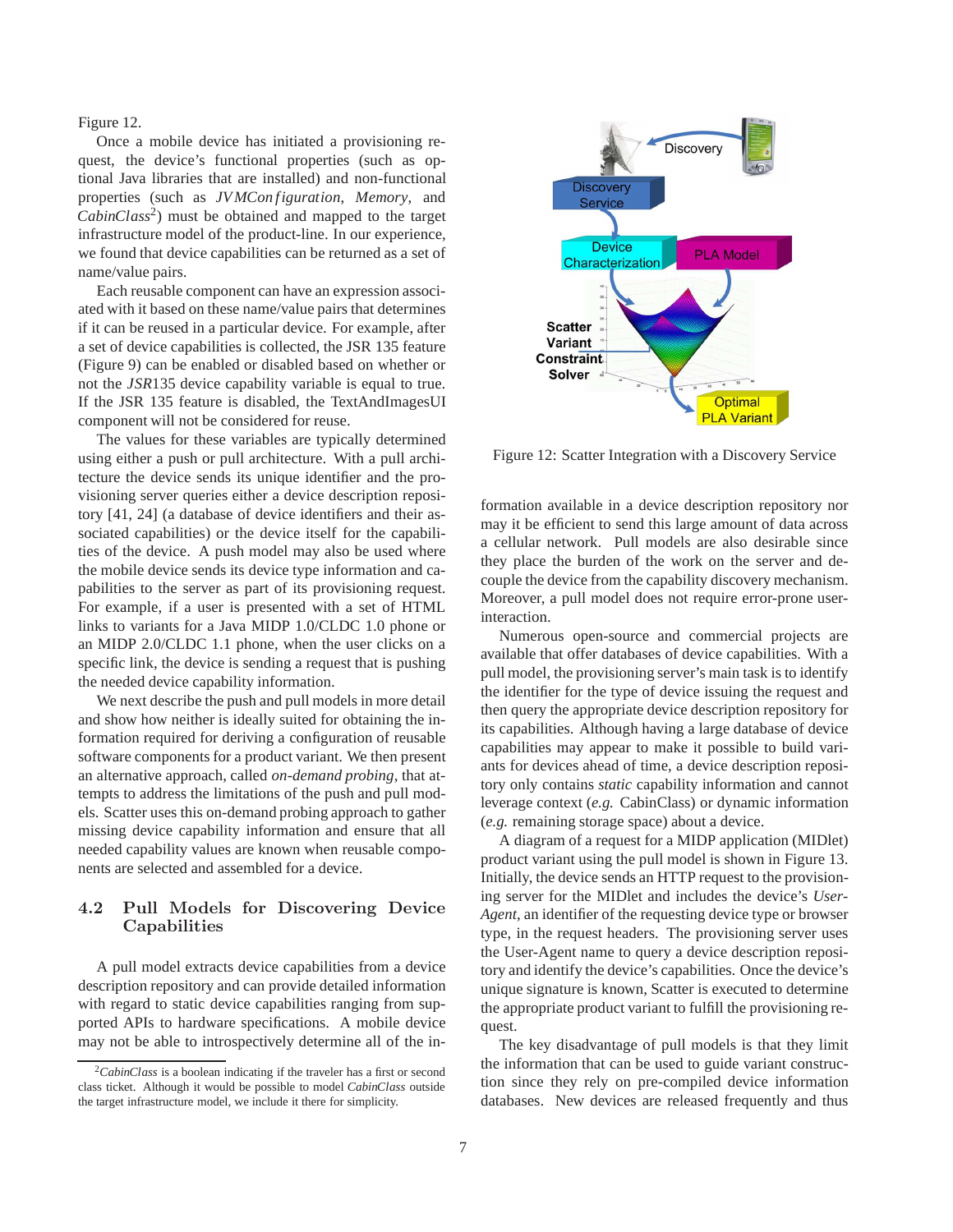

Figure 13: An HTTP Provisioning Request for a J2ME Midlet Product Variant

a repository may not know the capabilities of the latest products. Pre-compiled databases also cannot use dynamic information, such as CabinClass, specific to an individual user's device. In situations where not all required device information is available, the variant selection process faces Challenge 2 of Section 3, which involves handling missing capability information.

### 4.3 Push Models for Discovering Device Capabilities

Push models offer an apparent solution to the deficiencies of pull models. With a push model, the mobile device encodes all required capabilities and context information for deriving a product variant into its provisioning request. This architecture avoids Challenge 2 from 3 by ensuring that all needed device information is submitted with the request. For example, a device can issue an HTTP request with request parameters for the device memory, JVM stack size, display dimensions, JVM profiles/configurations, and a list of available optional Java libraries.

A push model can also incorporate context-dependent data. For example, a user can be presented with an HTML form to capture the traveler's ticket number. The form can then be sent to the provisioning server via an HTTP POST and the server can obtain the device user's cabin-class, seat assignment, name, and other reservation attributes before invoking Scatter and deriving a variant. This form-based architecture is shown in Figure 14.

The push model, however, has its own drawbacks. First, the push model relies on the user to supply critical information that is used to select a product variant. A user can easily make mistakes (*e.g.* provide the wrong CLDC version) and cause incorrect software variants to be delivered to the device. Users may not know all of the required platform information, such as JVM stack size, required by the provisioning server. The push model also requires sending device capabilities, such as CPU megahertz, across the network even though they do not vary across a particular device



Figure 14: An HTTP Provisioning Request with a Push Model for a J2ME Midlet Product Variant

model.

### 4.4 On-demand Probing: A Hybrid Capability Discovery Model

Integrating Scatter with a provisioning server created the unique challenge that the device information required to perform variant selection could vary depending on the constraints of the product-line. For example, for some products, a pull model is appropriate since the product-line constraints only depend on device capabilities that do not vary across a model. For other product-lines, such as the train food service application, context information, such as cabin-class, is needed, motivating a push model.

The Scatter integration needed to support context information that would not be available with a pull model. Since selecting product variants using partial information is not a well-understood area of research, we decided our solution had to ensure that all required device information was available. Instead of opting for a push model and requiring error-prone interaction with the user to obtain all required capabilities, Scatter's integration with JVending uses a hybrid push/pull model, which we call *on-demand probing*.

On-demand probing uses a device description repository to obtain static capabilities. If a product-line includes constraints on capabilities that are unavailable from the repository, Scatter returns a small MIDlet to the device. The MI-Dlet programmatically probes the user's device for the missing capability information and may also prompt the user for context information (*e.g* ticket number). After obtaining the needed capabilities the probe sends the information back to the server to obtain the originally requested product variant. This on-demand probing architecture is shown in Figure 15.

On-demand probing combines the best attributes of both the push and pull models. When only static device capabilities are needed by the product-line constraints, on-demand probing obtains the required information from a device description repository. When context or other information that is unavailable in the repository is needed, Scatter addresses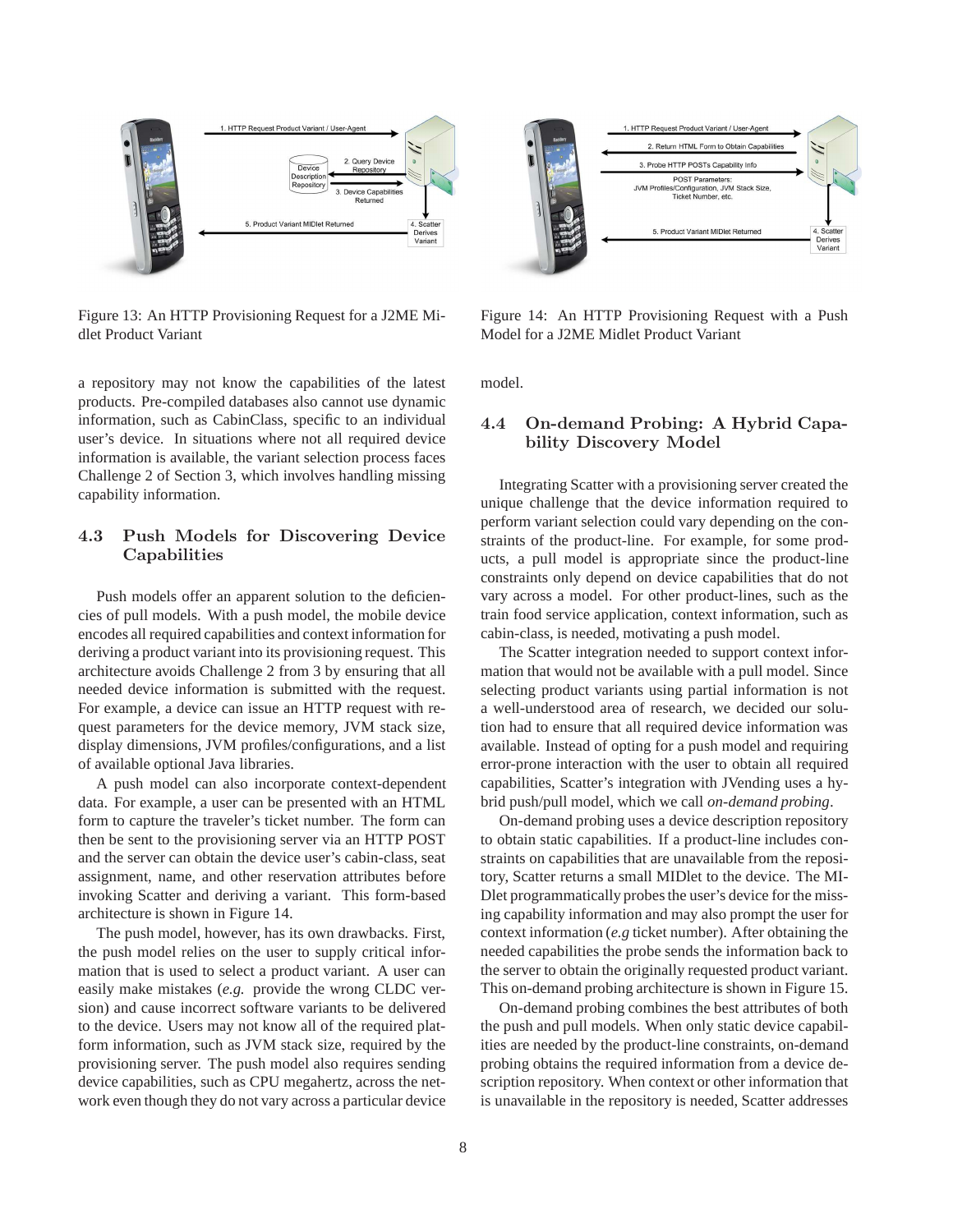

Figure 15: An HTTP Provisioning Request with a Ondemand Probing Model for a J2ME Midlet Product Variant

Challenge 2 by reverting to a push model. To help reduce user interaction and improve the reliability of the capability information received through a push, Scatter delivers a small executable probe to the device to obtain missing capability information.

When a new device is encountered, a probe can programmatically determine display size, JVM configuration/profile, and other information through Java APIs. Typically, a probe is sent that uses API interfaces that are constant across JVM versions and configurations, such as querying the JVM for the "microedition.profiles" property to determine the profiles supported by the JVM. This capabilities information can be cached for future encounters with the same device type. For context-specific information, the same probe can prompt the user for reservation numbers and other required attributes. The on-demand probing approach minimizes human interaction and can obtain dynamic context information for product variant derivation.

## **5 Scatter's Resource-aware Variant Selection Engine**

Finding a way to configure and reuse existing software components on an arbitrary mobile device is hard. The complex requirements and composition constraints of the product-line must be used to derive a component configuration that will function properly on the limited resources of the device. Developers may therefore need to consider a combination of context, resource, software dependency, UI, and cost constraints when selecting which components to reuse and how to configure them.

It is particularly important to respect resource constraints when reusing software components on different mobile devices. As discussed in Section 3, current approaches do not account for resource constraints when deriving a product variant. Likewise, they also do not provide optimization mechanisms to selectively reuse components that consume less bandwidth and hence incur smaller cellular air time charges. To address this deficiency, this section describes how we extended the CSP approach presented in [8] to include both resource constraints and a simple variant cost optimization.

Scatter provides an automated variant selector that leverages Prolog's inferencing engine and the Java Choco CLP(FD) constraint solver [1]. The Scatter solver uses a layered solving approach to reduce the combinatorial complexity of satisfying the resource constraints. Scatter prunes the solution space using the PLA composition rules and the local non-functional requirements so only variants that can run on the target infrastructure are considered. The resource constraints are a form of the *knapsack problem* an NP-Hard problem [13]. Scatter's layered pruning helps improve selection speed and enables more efficient solving. As shown in the Section 6, this layered pruning can significantly improve variant selection performance.

#### 5.1 Layered Solution Space Pruning

Initially, the variant solution space may contain many millions or more possible component or feature compositions. Solving the resource constraints is thus time consuming since it is a higly combinatorial problem. To optimize this search, Scatter first prunes the solution space by eliminating components that cannot be reused on the device because their non-functional requirements, such a JVMVersion or CabinClass, are not met. After pruning away these components, Scatter evaluates the PLA composition rules to see if any components can no longer be reused because one of their dependencies has been pruned in the previous step. This layered pruning process is shown in Figure 16

After pruning the solution space using the PLA composition rules, Scatter considers resource requirements. After solving the resource constraints, Scatter is left with a drastically reduced number of reusable component configurations to select from. At this point, if there is more than one valid variant remaining, Scatter uses a branch and bound algorithm to iteratively try and optimize a developer-supplied cost function by searching the remaining valid solutions.

The first two phases of Scatter's solution space pruning use a constraint solver based on Prolog inferencing. A rule is specified that only allows a component to be reused on a device, if for every local non-functional requirement on the component, a capability is present that satisfies the requirement. For example, if a component requires a JVMVersion greater than 1.2, the target device must contain a capability named JVMVersion with a value greater that 1.2 or the component is pruned from the solution space and not considered.

The simple Prolog rules for performing this pruning are listed below: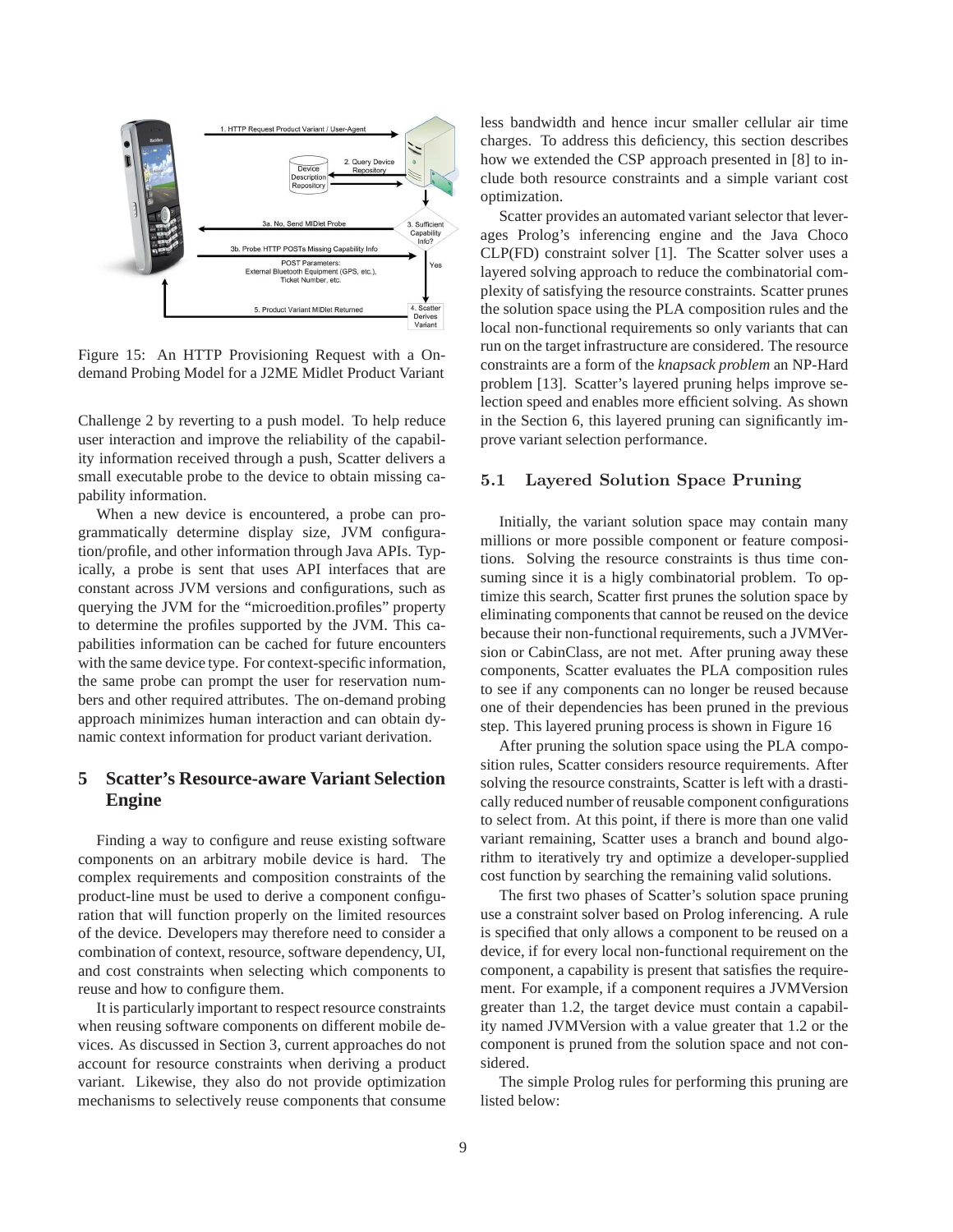

Figure 16: Scatter's Layered Deployment Solving Approach

```
comparevalue(V1,V2,'>') :- V1 > V2.
comparevalue(V1,V2,'<') :- V1 < V2.
comparevalue(V1, V2, '=') :- V1 == V2.
comparevalue(V1, V2, \prime -') :- V1 >= V2.
```

```
matchesResource(Req,Resources) :-
     member(Res,Resources),
     self_name(Req,RName),
     self_name(Res,RName),
     self_resourcetype(Req,Type),
     self_value(Req,Rqv),
     self_value(Res,Rsv),
     comparevalue(Rsv,Rqv,Type).
```

```
canReuseOn(Componentid,Device) :-
     self_type(Componentid,component),
     self_type(Device,node),
     self requires(Componentid, Requirements),
     self dependencies(Componentid,Depends),
     self_provides(Device,Resources),
     forall(member(Req,Requirements),
            matchesResource(Req,Resources)),
     forall(member(D,Depends),canReuseOn(D,Device)).
```
For each component, the rule 'canReuseOn' is invoked to determine reuse feasibility. This rule also simultaneously tests the feasibility of reusing a component based on its dependencies. The last invocation in the rule checks to ensure that all of the components that the current component depends on can also be reused on the device. If any of the dependencies cannot be reused, the component cannot be reused. The rule also throws out components with a resource requirement exceeding what is available on the device, which helps to eliminate the size of the search space for the resource solver.

## 5.2 Using CLP(FD) to Solve Resource Constraints

After performing this initial pruning of the solution space, the resource and PLA composition constraints are turned into an input for a CLP(FD) solver. The transformation is an extension of the model proposed in [8] to include resource consumption constraints. The model is also extended to allow for feature references.

A Constraint Satisfaction Problem (CSP) is a problem that involves finding a labeling (a set of values) for a set of variables that adheres to a set of labeling rules (constraints). For example, given the constraint " $X \leq Y$ " then  $X = 3$  and  $Y = 4$  is a correct labeling of the values for *X* and *Y*. The more variables and constraints that are involved in a CSP, the more complex it typically is to find a correct labeling of the variables.

Selecting a product variant can be reduced to a CSP. Scatter constructs a set of variables  $DC_0$ ... $DC_n$ , with domain  $[0,1]$ , to indicate whether or not the ith component is present in a variant. A variant therefore becomes a binary string where the  $i^{th}$  position represents if the  $i^{th}$  component (or feature) is present. Satisfying the CSP for variant selection is devising a labeling of  $DC_0$ ... $DC_n$  that adheres to the composition rules of the feature model.

Resource consumption constraints are created by ensuring that the sum of the resource demands of a binary string representing a variant do not exceed any resource bound on the device (e.g., ∑*variant*\_*component*\_*resource*\_*demands* < *device*\_*resources*). For each *Component C<sup>i</sup>* that is deployable in the PLA, a presence variable *DC<sup>i</sup>* , with domain [0,1] is created to indicate whether or not the *Component* is present in the chosen variant. For every resource type in the model, such as CPU, the individual *Component* demands on that resource,  $C_i(R)$ , when multiplied by their presence variables and summed cannot exceed the available amount of that resource, *Dvc*(*R*), on the *Device*.

If the presence variable is assigned 0 (which indicates the component is not in the variant) the resource demand contributed by that component to the sum falls to zero. The constraint  $\sum C_i(R) * DC_i < Dvc(R)$  is created to enforce this rule. Components that are not selected by the solver, therefore, will have  $DC_i = 0$  and will not add to the resource demands of the variant.

The solver supports multiple types of composition rela-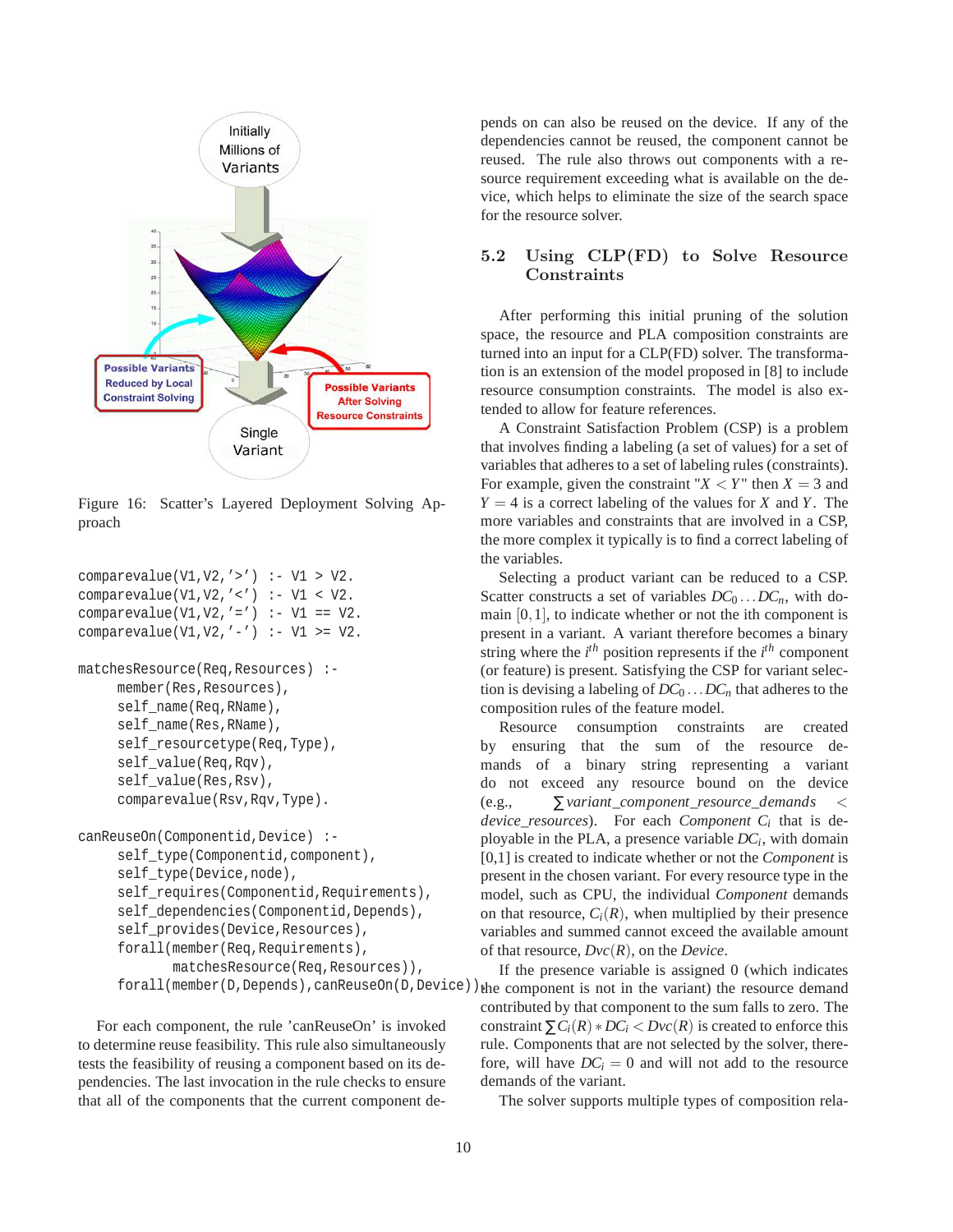tionships between *Components*. For each *Component C<sup>j</sup>* that  $C_i$  depends on, Scatter creates the constraint:  $C_i$  $0 \rightarrow C_i = 1$ . Scatter also supports a cardinality composition constraint that allows at least *Min* and at most *Max* components from the dependencies to be present. The cardinality operator creates the constraint:  $C_i > 0 \rightarrow \sum C_i > 0$ *Min*, $\sum C_i$  < *Max*. The standard XOR dependencies from the metamodel are modeled as a special case of cardinality where  $Min/Max = 1$ .

The Scatter solver also supports component exclusion. For each *Component*  $C_n$  that cannot be present with  $C_i$ , the constraint  $C_i > 0 \rightarrow C_n = 0$  is created. The variables that can be referred to by the constraints need not be direct children of a component or feature and thus are references.

To support optimization, a variable  $Cost(V)$  is defined using the user supplied cost function. For exam $ple, Cost(V) = DC_1 * GPRSC_1 + DC_2 * GPRSC_2 + DC_3 *$ *GPRSC*<sup>3</sup> ...*DC<sup>n</sup>* ∗*GPRSC<sup>n</sup>* could be used to specify the cost of a variant as the sum of the costs of transferring each component to the target device using a GPRS cellular data connection. This cost function would attempt to minimize the size of the variant deployed within the resource and PLA composition limits.

After the product-line rules have been translated into CLP(FD) constraints, Scatter asks the CLP solver for a labeling of the variables that maximizes or minimizes the variable  $Cost(V)$ . This approach allows Scatter's variant selector to choose components that not only adhere to the compositional and resource constraints but that maximize the value of the variant. Users therefore supply a fitness criteria for selecting the best variant from the population of valid solutions.

#### **6 Scatter Performance Results**

A key question discussed in Challenge 4 of Section 3 is whether or not automated techniques for dynamically composing and reusing software components are fast enough to support over-the-air provisioning of mobile devices. To determine the feasibility of timely on-demand software reuse using a constraint solver, we devised the following series of tests of the Scatter-integrated over-the-air provisioning server:

- **Synthetic experiments**, which are simulated productline models and device configurations designed to test specific scenarios for variant selection and productline design hypotheses.
- **Field and stress tests**, which use actual J2ME application requirements, device identifiers, device capabilities, and HTTP provisioning requests to determine how fast variants can be derived in a realistic provisioning scenario.

### 6.1 Synthetic Variant Selection Experiments

To test Scatter's performance, we developed a series of progressively larger PLA models to evaluate solution time. The tests focused solely on the time taken by Scatter to derive a solution and did not involve deploying components. We also tested how various properties of PLA composition and local non-functional constraints affected the solution speed. Our tests were performed on an IBM T43 laptop, with a 1.86ghz Pentium M CPU and 1 gigabyte of memory.

Note that optimization and satisfaction of resource constraints is an NP-Hard problem, where it is always possible to play the role of an adversary and craft a problem instance that provides exponential performance [13]. Constraint satisfaction and optimization algorithms often perform well in practice, however, despite their theoretical worst-case performance. One challenge when developing a PLA that needs to support online variant selection is ensuring that the PLA does not induce worst-case performance of the selector. We therefore attempted to model realistic PLAs and to test Scatter's performance and better understand the effects of PLA design decisions.

#### 6.2 Pure Resource Constraints

We first tested the brute force speed of Scatter when confronting PLAs with no local non-functional or PLA composition requirements that could prune the solution space. We created models with 18, 21, 26, 30, 40, and 50 components. Our models were built incrementally, so each successively larger model contained all of the components from the previous model. In each model, we ensured that not all of the components could be simultaneously supported by the device's resources.

Product-lines for industrial or enterprise applications often contain thousands of features. The significant resource constraints on a mobile device make mobile applications much smaller and consequently less variable. Feature modeling, of course, relies on the level of abstraction chosen by the developer and thus two different developers can create feature models of wildly different sizes for the same application. end-user mobile applications, not OS or other infrastructure software, we feel that 50 features is a realistic size for documenting the variable parts of a mobile application.

Our device was initially allocated 100 units of CPU and 16 megabytes of memory. Scatter's performance results on this model can be seen in Figure 17. This figure shows a large jump for the time to select a variant from 40 to 50 components, which indicates that solving for a variant does not scale well if resource constraints alone are considered.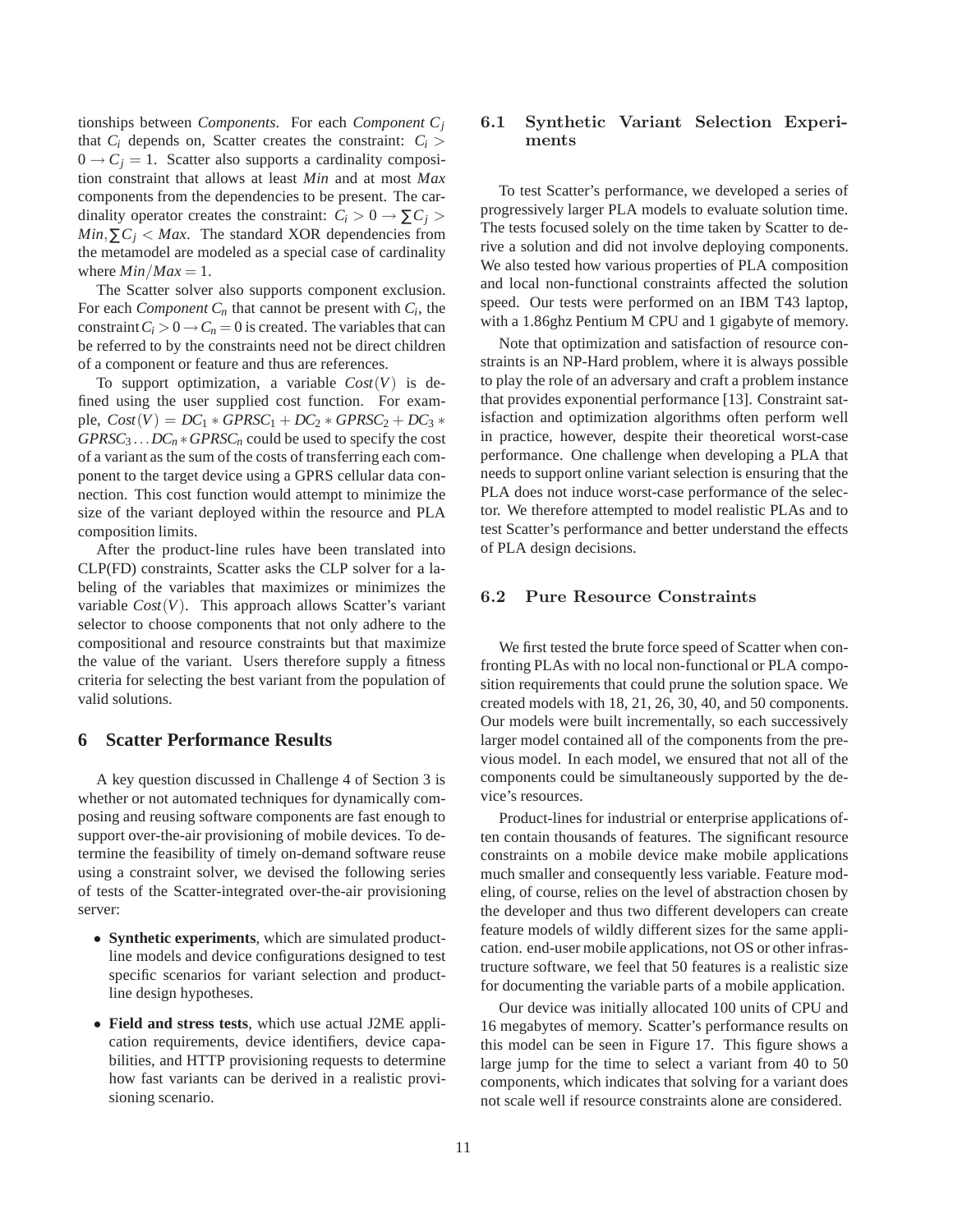

Figure 17: Scatter Performance on Pure Resource Constraints

## 6.3 Testing the Effect of Limited Resources

We next investigated how the tightness of the resource constraints affected solution time. We incrementally increased the available CPU on the modeled device from 100 to 2,500 units for the 50 component model. We chose the 50 component model since it yielded the worst performance from Scatter. The results can be seen in Figure 18. As



Figure 18: Scatter Performance as CPU Resources Expand on Device

shown in Figure 18, expanding the CPU units from 100 to 500 units dramatically decreased the time required to solve for a variant. Moreover, after increasing the CPU units to 2,500, there was no increase in performance indicating that the tightness of the CPU resource constraints were no longer the limiting bottleneck.

We then proceeded to increase the memory on the device while keeping 2,500 units of CPU. The results are shown in Figure 19. Doubling the memory immediately



Figure 19: Scatter Performance as Memory Resources Expand on Device

halved the solution time. Doubling the memory again to 128 megabytes provided little benefit since the initial doubling to 64 megabytes deployed all of the components possible. As we hypothesized initially, the solution speed when pure resource constraints are considered is highly dependent on the tightness of the resource constraints.

### 6.4 Testing the Effect of PLA Composition Constraints

Our next set of experiments evaluated how well the dependency constraints within a PLA could filter the solution space and reduce solution time. We modified our models so that the components composed sets of applications that should be deployed together. For example, our *TrainTicketReservationService* was paired with the *TrainScheduleService* and other complementary components.

As with the first experiment from Section 6.2, we used our 50 component model as the initial baseline. We first constructed a tree of dependencies that tied 10 components into an application set that led the root of the tree, the train service, to only be deployed if all children where deployed. Each level in the tree depended on the deployment of the layer beneath it. The max depth of the tree was 5. We continued to create new dependencies between the components to produce trees and see the effect. The results are shown in Figure 20.

As shown in Figure 20, adding dependencies between components and creating a dependency tree decreased selection time. This decrease occurs because the tree reduces the number of possible combinations of the components that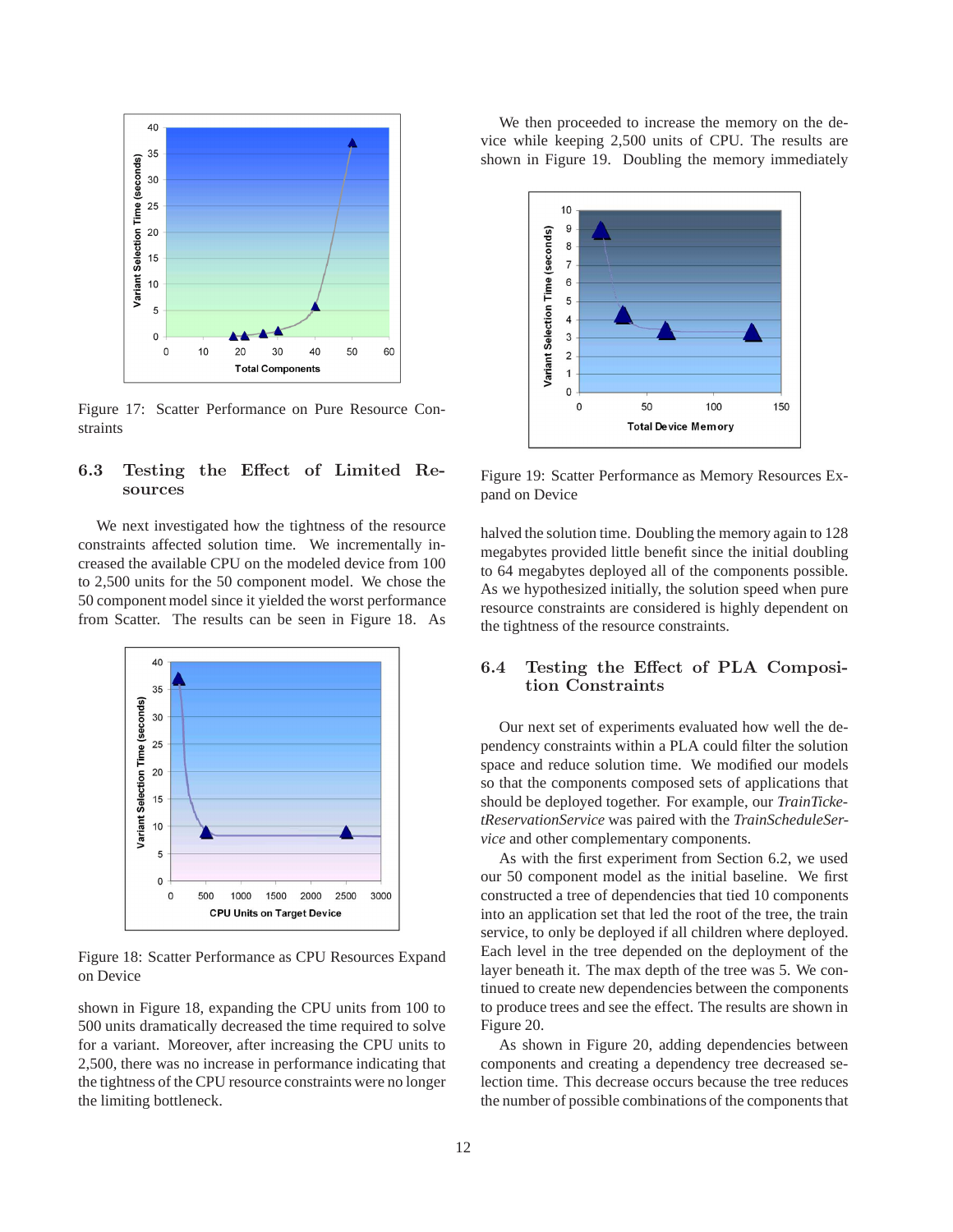

Figure 20: Scatter Performance as PLA Dependency Trees are Introduced

must be considered for a variant. Adding more dependencies to the model to add other trees provided only a very small gain over the original large performance increase.

#### 6.5 Field and Stress Testing Scatter

We conducted a series of field tests with real mobile phones and a series of stress tests to determine how ondemand variant selection would scale with Scatter. We integrated Scatter with an open-source over-the-air provisioning server called JVending. JVending delivers mobile applications to devices via HTTP.

Our tests used a mix of real hardware and synthetically created requests. The actual hardware used was a Blackberry 8100, Motorola Razr V3, and Treo 650 mobile phone. The stress tests were performed using Apache JMeter to send high numbers of synthetic mobile phone provisioning requests. JMeter is an application for stress testing web applications by sending varying numbers, types, and configurations of HTTP requests. We used JMeter to simulate requests since it was infeasible to manually produce large numbers and rates of requests using real mobile phone hardware. The goals of these tests was to (1) ensure that real hardware could be provisioned correctly by Scatter and (2) determine the number of provisioning requests per second that could be handled by Scatter.

The product-line used for testing was the train food services application presented in Section 2. The product-line's feature models comprise a total of 56 features. For the field tests, we selected hardware for a commodity x86 server. The testbed was a Windows XP machine with a 2.6 gigahertz Intel Core DUO CPU, 3 gigabytes of DDR2 6400 RAM, a 10,000 rpm SATA harddrive, and dual gigabitethernet network cards. The JVending provisioning webapplication was run in Apache Tomcat 6.1.0 using a Java 1.5 JVM in server mode. The Tomcat server and JVending application were configured with all logging disabled.

We used the Wireless Universal Resource File version 2.1.0.1 and its associated Java querying libraries to match static device capabilities to device types using the *UserAgent* header parameter included with requests. The WURFL database contains information on roughly 400 capabilities for approximately 5,000 devices. We do not include the WURFL querying time in our results (although it was typically no more than 3-4ms).

Typical web servers may receive hundreds, thousands, or more requests per second. Although we do not expect a typical provisioning server to receive such high request rates, constraint-solver based software reuse must still provide relatively high performance. To test Scatter's variant selection throughput, we used JMeter to generate a 1,000 synthetic provisioning requests from 3 different mobile phone types. The synthetic request formats were derived by sending real HTTP provisioning requests from the phones to the provisioning server and capturing the included request headers. From the point of view of the provisioning server, there was no difference between the requests produced by JMeter and the actual device.

We measured the average variant selection time for both each individual mobile phone type and overall for all phone types. The results shown in Figure 21 present the time required by Scatter to derive a first class food services variant for each device. The times shown in this figure do not in-



Figure 21: First Class Food Services Variant Selection Time Over 1,000 Provisioning Requests

clude the time to send the requests across a cellular network or download the selected variant since these attributes of provisioning are outside the scope of this paper.

As shown in Figure 21, Scatter averaged under ∼120ms for all device types. Scatter could reasonably support approximately 9 requests per second. One interesting obser-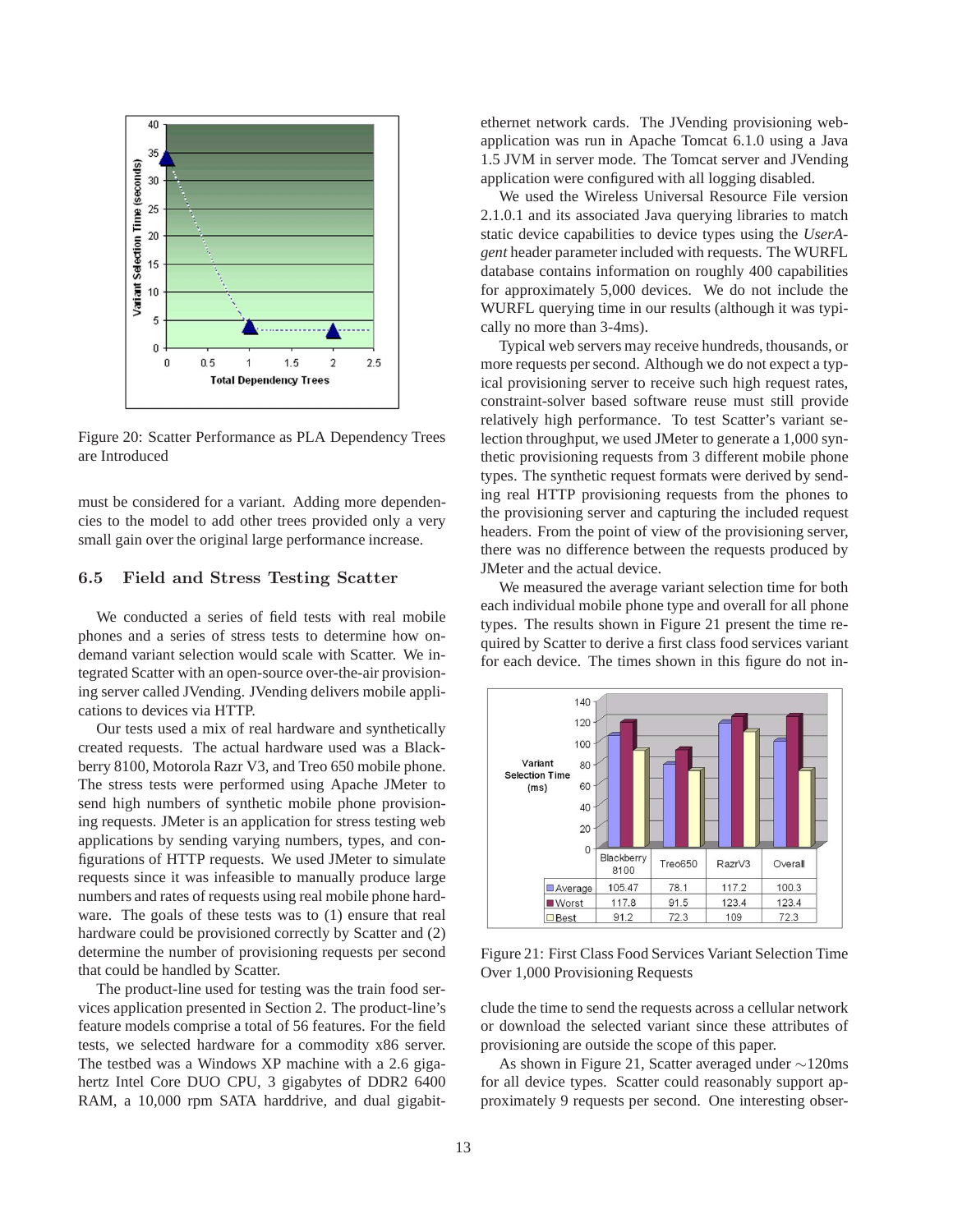vation from this data is that the selection times for our 56 feature train food service application models were significantly faster than those of our 50 component model in the synthetic experiments.

When comparing the synthetic and train food service feature models, we found that properly specified real feature models tend to have large numbers of constraints between features. Our synthetic feature models were significantly less constrained (had a higher degree of variability) than our food services application. Less constrained models typically have far more features/components that are not disabled by target device characteristics and must be included in the resource constraint solving. We expect that this result will apply to other mobile applications since they are often carefully matched for the features of the target device.

We repeated the same test with Scatter to select a second class variant for each device. The results from the second test are shown in Figure 22. There was little difference in se-



Figure 22: Second Class Food Services Variant Selection Time Over 1,000 Provisioning Requests

lection time for a second class versus a first class variant. If Figures 21 and 22 are compared, the average selection time differs by approximately ∼2ms less per device for second class variants. We attribute this difference to the slightly higher variability of first class variants. First class variants can select between two different customer locators whereas the second class variants cannot.

## **7 Results Analysis: Mobile PLA Design Strategies**

Although Scatter achieved a throughput of ∼9 requests a second, Product-line designers still must be careful when building a PLA for automated software reuse and real world dynamic over-the-air provisioning. Clustering, hardware, and constraint solver improvements can increase variant selection throughput. Product-line designers can also help increase performance by designing their product-line models for automated software reuse. Based on the results we collected from the experiments, we devised a set of mobile PLA design rules to help improve variant selection performance and address Challenge 5 of Section 3.

The first design strategy focuses on making it easier to cache the results of variant selection and apply them as widely as possible. The remaining strategies are vantage points for observing a product-line's design and exploiting domain information to constraint the solution space. Although resource constraints and some other constraint types make solving more difficult, simple feature modeling rules, such as requires, subfeature, and excludes are easy to solve and can help to significantly bound the size of the potential solution space. The remainder of this section presents the design rules we gleaned from our results that can be used to improve solution caching and bound the solution space size.

**Maximize variant selection result caching.** If a productline is designed carefully, a provisioning server can cache the results of variant selection requests to greatly improve the performance of provisioning. Scatter need only be invoked when a variant must be found for a new device/ context/capabilities signature. For example, two identical Blackberry 8100 mobile phones in first class can reuse the same application components in the same configuration. The majority of requests will be for previously encountered device/context combinations, so previous component reuse decisions will still apply.

Context dependent decisions make caching harder. Product-lines can limit the number of contexts that a provisioning server is interested in. For example, the train food services application is interested in differentiating devices owned by first and second class passengers. The Cabin-Class context effectively doubles the number of device/ capability/context signatures that the server must cache. The number of unique values for CabinClass acts as a multiplier for the number of configurations that the provisioning server may need to cache. In this example, the provisioning server needs to cache separate variant selection decisions for devices in first class and second class cabins. Designers should attempt to use as coarse-grained context information as possible to limit this multiplier effect.

**Limit the situations where resource constraints must be considered.** Resource constraints also can limit what the server can cache and are the most time consuming component of variant selection. For example, if two identical Blackberry 8100 devices are encountered in first class, one device having 72K of remaining storage capacity and the other with 2mb of remaining storage capacity, the selection results from the first device will not be applicable to the sec-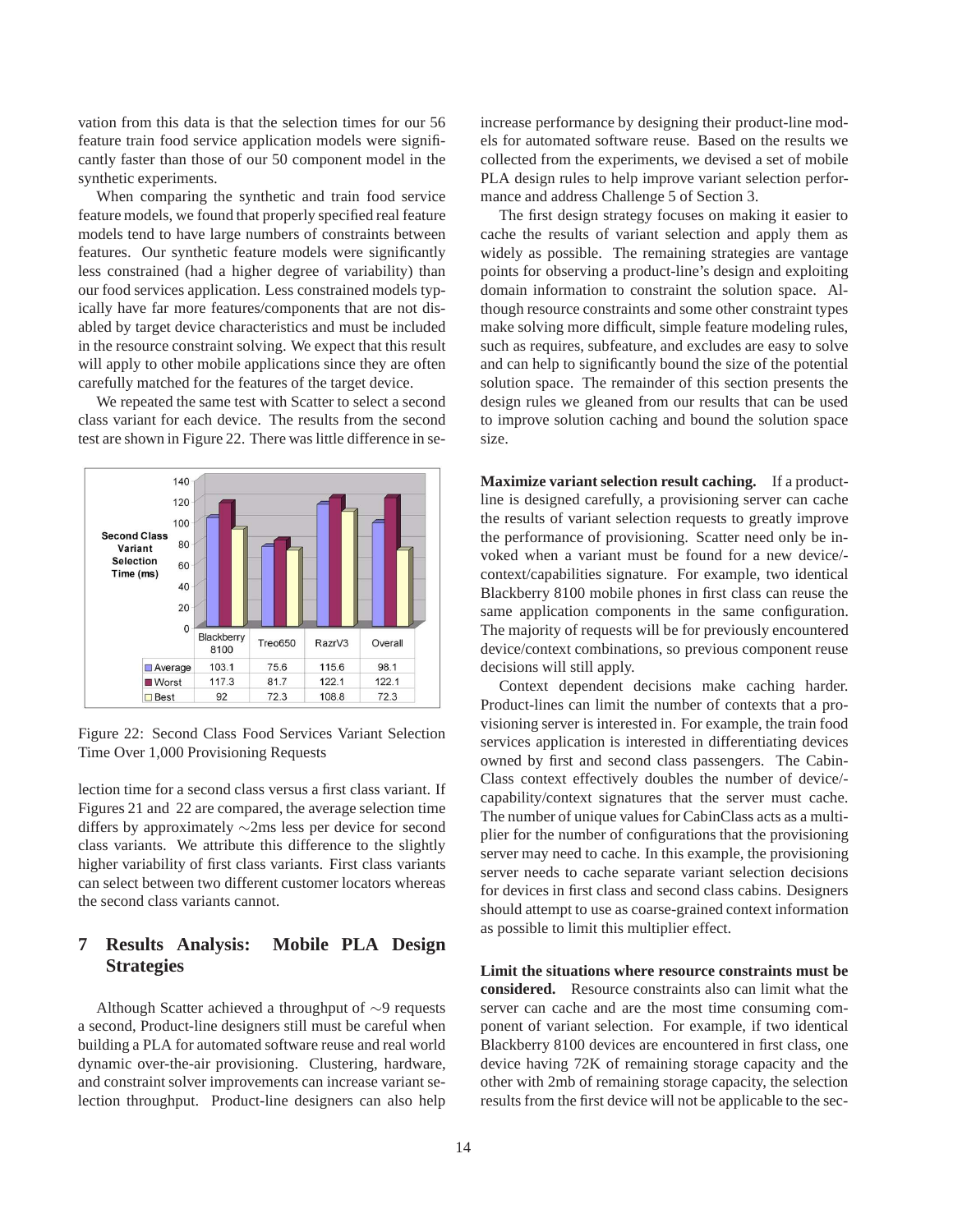ond device. Either Scatter must be reinvoked for each new storage space value or a method is needed to identify when differing storage values will still produce identical results and thus can be cached.

One strategy is to broadly categorize devices based on remaining storage capacity. For example, a feature for storage capacity can be created with three subfeatures for devices with more than 70K of remaining storage capacity, devices with 14K to 70K, and devices with less than 12K. Any device with 70K can host any combination of the components and features of the food services application, and thus resource constraints do not need to be considered. For devices with 12K to 70K, constraint solving is necessary since multiple but not all configurations are valid. Finally, with less than 12K, no menu images can be deployed to the device but any combination of the application components are possible.

The disadvantage of broadly categorizing device resources in this manner is that it can lead to sub-optimal feature selections. For example, the optimal feature selection for a device with 15K and 69K may be very different even though they would be categorized the same and hence receive the same configuration. The tradeoff for the less optimal feature selection is that the solver only needs to be run once per unique device configuration with the corresponding resource feature.

**Filter out non-essential resource consumptive components.** Due to the increased cost of finding a variant for small devices where resources are more limited, we developed another design rule. To decrease the difficulty of finding a deployment on small devices, PLA developers should provide local non-functional constraints to immediately filter out unessential resource consumptive components when the resource requirements of the deployable components greatly exceed the available resources on the device. Although the cost function can be used to perform this tradeoff analysis and filter these components during optimization, this method is time consuming.

The solver can only filter out solutions ahead of time if a developer explicitly provides rules to do so. The more rules that are provided, the better the solver typically performs. Filtering some components out ahead of time may lead to less optimal solutions but it can greatly improve solution speed. Even by selecting only the least valued components to exclude from consideration, performance can be increased significantly.

**Exploit non-functional requirements.** Non-functional requirements can be used to further increase the performance of Scatter. Each component with an unmet nonfunctional requirement is completely eliminated from consideration. When PLA dependency trees are present, this

pruning can have a cascading effect that completely eliminates large numbers of components. One PLA construction rule based on non-functional requirements that was particularly powerful and natural to implement in Scatter exploited the relative lack of variation in packaging of a PLA variant. The solver relies on the developer to provide the nonfunctional constraints used for pruning. If developers do not provide these constraints, the solver is much less efficient.

**Prune using low-granularity requirements.** The requirements with the lowest granularity filter the largest numbers of variants. For example, when deploying variants, especially from a PLA with high configuration-based variability, such as varying input parameters, the disk footprint of various classes of variants can be used to greatly prune the solution space. If a PLA with 50 components is composed of 5 Java Archive Resource (JAR) files, there are relatively few *valid* combinations of the JAR files, even though there are a large number of *possible* ways the PLA can be composed.

Many variants may also require common sets of these JAR files with various footprints. These variants can be grouped based on their JAR configurations. For each group, a non-functional requirement can be added to the components to ensure that a target Device provide sufficient disk space or communication bandwidth to receive the JARs. For small devices that usually have little available disk space, where resource constraints are tighter and solving takes more time, large numbers of components can be pruned solely due to the lack of packaging variability and need for disk space. This footprint-based strategy works even if there are few functional PLA dependencies between components.

**Create service classes.** Another effective mechanism for pruning the solution space with non-functional requirements is to provide various classes of service that divide the components into broad categories. In our train example, for instance, by annotating numerous components with the *CabinClass* and other similar context-based requirements, the solution space can be quickly pruned to only search the correct class of service for the target device. In general, the more non-functional requirements that can be specified, the quicker Scatter can prune away invalid solutions and hone in on the correct configuration. Moreover, each nonfunctional requirement gives the solver more insight into how components are meant to be used and thus reduces the likelihood of unanticipated variants that fail. As we pointed out earlier, however, it is important that service classes are course-grained since they can adversely affect caching.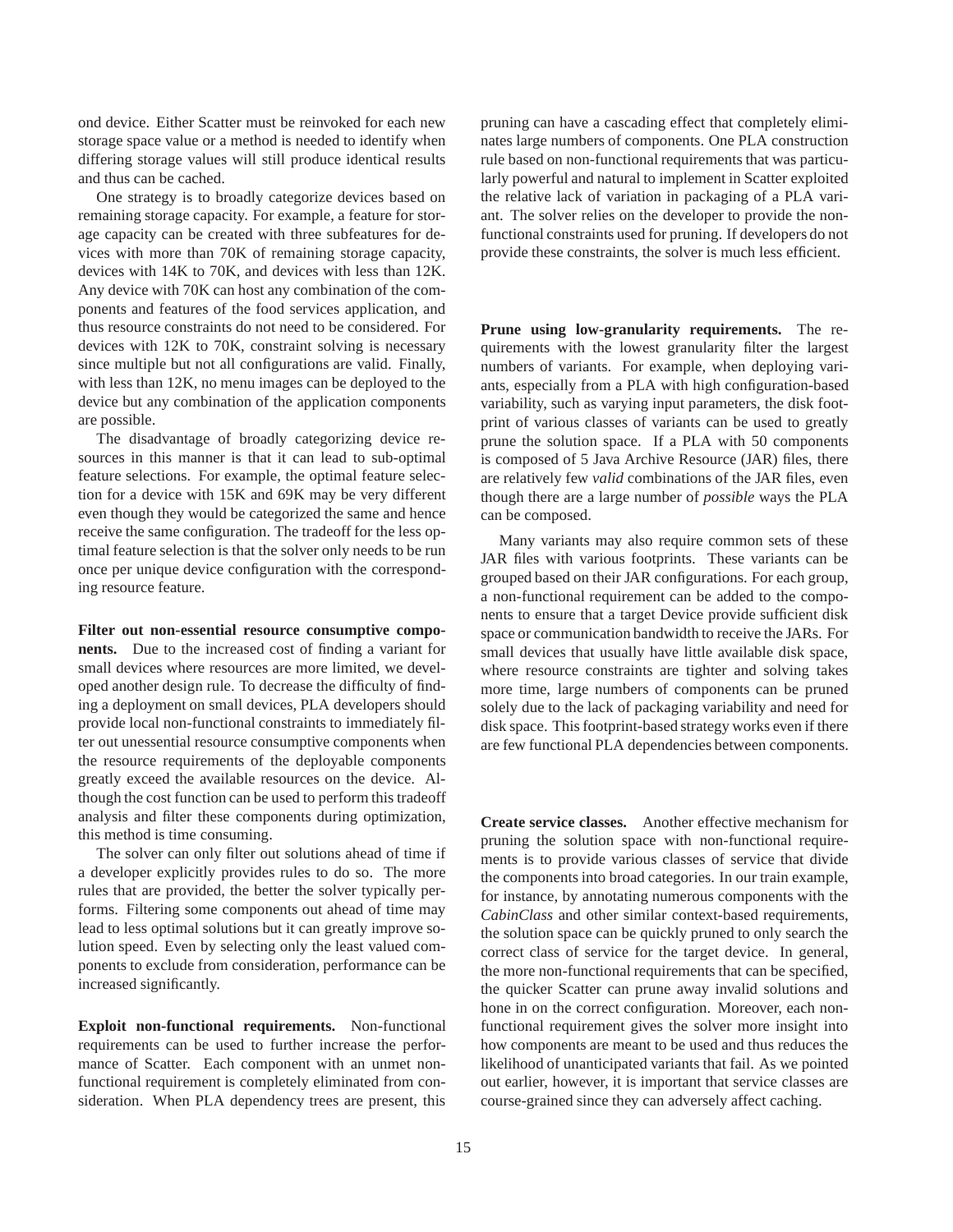## **8 Related Work**

This section compares our research on Scatter with other tools and techniques that can be used to help automate the selection of reusable software components for a mobile device. We first compare our work to other theoretical techniques for using product-line models to derive which components should be reused for a device. Next we compare Scatter to frameworks for adapting applications and content to the capabilities of a mobile device. Finally, we evaluate Scatter against other tools that allow developers to build product-line models and derive valid variant configurations.

**Product-variant derivation techniques.** In [25], Mannion et al present a method for specifying PLA compositional requirements using first-order logic. The validity of a variant can then be checked by determining if a PLA satisfies a logical statement. Although Scatter's approach to PLA composition also checks variant validity, it extends the work in [25] by including the evaluation of nonfunctional requirements not related to composition. In particular, Scatter automates the variant selection process using these boolean expressions and augments the selection process to take into account resource constraints, as well as optimization criteria. Although the idea of automated theorem proving is enhanced in [26], this approach does not provide a requirements-driven optimal variant selection engine like Scatter. Additional discussion of the differences between constraint-based variant selection and Mannion's logic-based approach is available in [8].

A mapping from feature selection to a CSP is provided by Benavides et al. [8]. Scatter uses this same reduction but also extends it with the capability to handle references and resource constraints. Resource constraints are a key requirement type in mobile devices with limited capabilities. Moreover, the approach presented by Benavides does not show how this constraint-based mechanism could utilize a mobile device discovery service as Scatter does. Finally, unlike this paper, Benavides et al. do not address how PLA design decisions can be used to improve constraint solver performance.

Männistö et al. [27] have developed modeling concepts for including additional constraints to specify the correct configurations of a product-line. These concepts include descriptions for how to capture resource constraints on a configuration process. Scatter provides a key extension to the ideas laid out by Männistö– Scatter has the capability to autonomously select configurations that respect these resource constraints. Männistö et al. have laid out the modeling foundations for describing resource constraints on configurations but not the mechanics of how they are leveraged. Scatter provides this next step in the use of resource constraints on configurations.

COVAMOF [34], developed by Sinnema et al., provides mechanisms for capturing complex dependency constraints that must be respected during product derivation. These constraints can include resource constraints. Sinnema points out that complex runtime interactions can make the modeled knowledge of resource consumption imprecise and thus not ideal to use for automated product derivation through formal mechanisms. Although Scatter could be used to attempt to work with these types of imprecise values, it is geared towards resource constraints that do not suffer from runtime interactions. Specifically, Scatter is designed to be used with resources, such as the bandwidth or device storage space consumed by the disk footprint of a media file, that are not variable. Scatter also provides an automated configuration process that can handle these constraints whereas COVAMOF is focused on manual modeling processes.

Many complex modeling tools are available for describing and solving combinatorial constraint problems, such as those presented in [28, 14, 35, 11, 20]. These modeling tools provide mechanisms for describing domainconstraints, a set of knowledge, and finding solutions to the constraints. These tools, however, do not provide a high-level mechanism to capture non-functional requirements and PLA composition rules geared towards mobile devices. These tools also do not provide a mechanism for incorporating data from a device discovery service. These papers also have not addressed how PLA design decisions influence variant selection speed.

**Adaptation frameworks for mobile devices.** Chisel [22] provides an adaptive application framework for mobile devices based on policy-driven context aware adaptation. This framework allows a running application to adapt to handle resource and other context-based changes in its environment. Although Chisel allows an application to adapt to a particular device's characteristics, it is not sufficient for PLA variant selection for the following reasons

- Chisel assumes that the core functionality of the application does not change via adaptation, which is not the case in the scenarios we describe, where PLA variants may share components but function very differently.
- Chisel is based on explicit developer-provided policies that describe how to adapt to changing conditions. These policies are produced manually and thus may not provide optimal or even good adaptation procedures to handle variant selection based on the environment. In contrast, Scatter automates and optimizes component selection. Automating component selection is key when hard constraints, such as resource consumption, are present.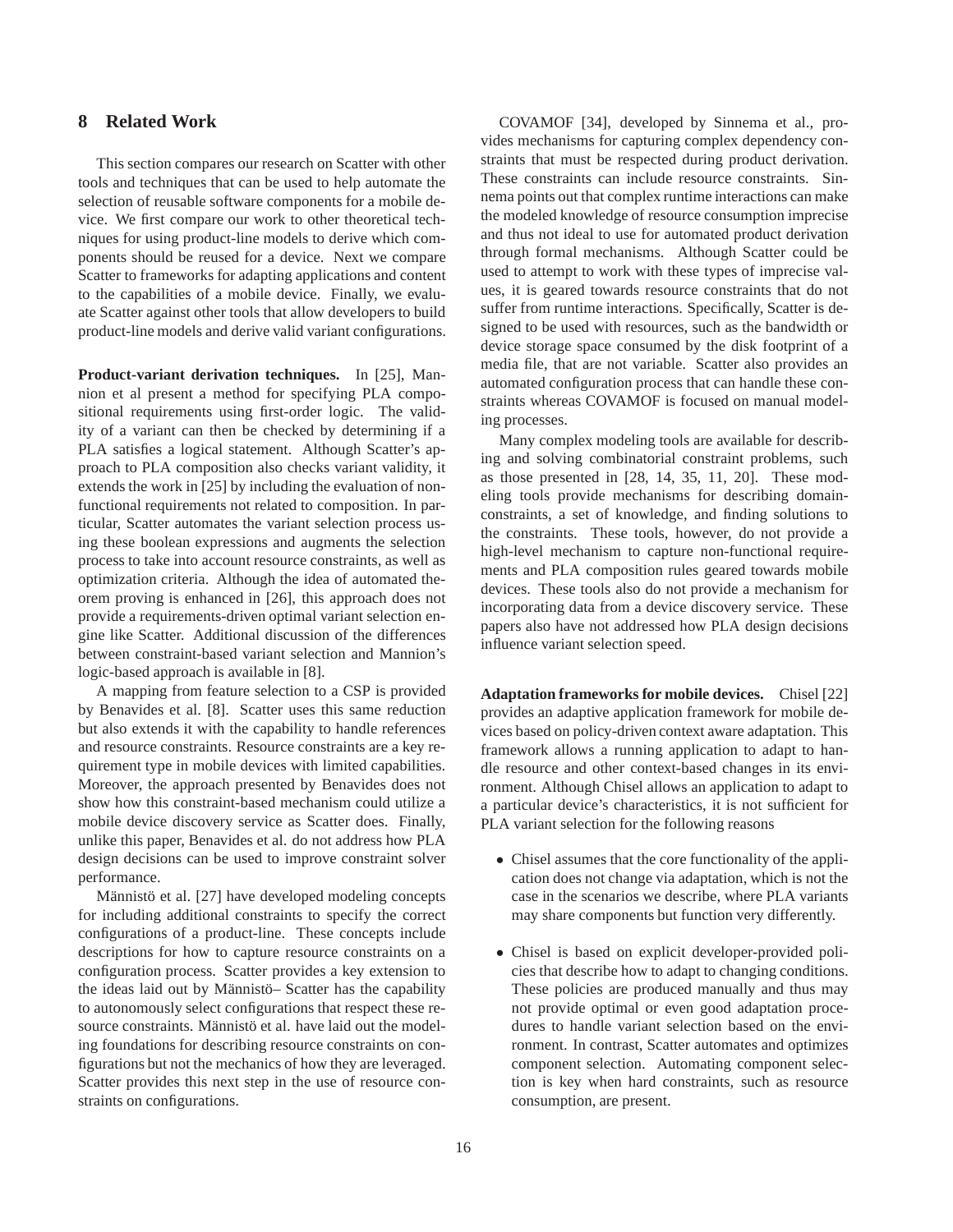- Scatter's optimization algorithms provide guarantees on solution quality, whereas Chisel's manually produced policies give no guarantee of solution quality.
- Scatter does not assume that the functionality of the variants is identical and can thus handle the selection of multiple variants to deploy.

In [23], Lemlouma et. al, present a framework for adapting and customizing content before delivering it to a mobile device. Their strategy takes into account device preferences and capabilities, as does Scatter. The approaches are comparable in that each attempts to deliver customized data to a device that handles its capabilities and preferences. Resource constraints are a key difference that makes the selection of software for a device more challenging than adapting content. Unlike [23], Scatter not only provides adaptation for a device, but also optimizes adaptation of the software with respect to its provided PLA cost function.

**Product-line modeling and variant derivation tools.** The Eclipse Feature Modeling Plug-in (FMP) [7] provides feature modeling capabilities for the Eclipse platform. FMP allows developers to build feature models to capture the rules governing product-line configuration. FMP can also enforce product-line constraints as developers build variants. Although FMP can automatically map from Java code to feature models, FMP does not provide a mechanism for discovering and mapping mobile device capabilities to product-line models or observing resource constraints. FMP also requires modelers to construct a configuration manually, whereas Scatter automatically derives configurations using a constraint solver without user intervention. Scatter provides both of these missing critical capabilities. We are collaborating with the FMP research group to apply Scatter's on-demand probing techniques to other domains [39].

Pure::variants [9] is a commercial tool for modeling product-lines using feature models. Developers use Pure::variants to describe a product-line and the constraints between features. Given a feature model, Pure::variants can derive values for any remaining unconfigured features that are mandated by the product-line. Unlike Scatter, however, Pure::variants does not take into account resource constraints. Moreover, Pure::variants is designed to be used at design-time by a modeler and does not provide support for automated target discovery and variant selection. Pure::variants requires a human to manually produce a configuration and Scatter performs configuration autonomously with a constraint solver.

Big Lever Software Gears [10] is another widely used commercial product-line modeling tool. Software Gears posesses similar capabilities to Pure::variants. Developers describe the rules governing the variable parts of their

product-line and Software Gears can derive values for reqiured but unconfigured variabilities. Software Gears does not consider resource constraints or have a mechanism for performing automated autonomous variant selection as Scatter does.

## **9 Concluding Remarks**

Product-line architectures (PLAs) can be used to describe the rules for reusing software components on different mobile devices. Each time a new device is encountered and an application must be assembled from existing software components, a new application variant can be derived from a product-line for the device's capabilities. Mobile software is often deployed using over-the-air provisioning, which requires online selection of reusable components for an application variant. As discussed in Section 3, existing reuse approaches do not address the unique challenges of dynamic software reuse for mobile devices.

Dynamically assembling reusable software components into an application for a mobile device is a challenging domain that can benefit from automation since there are too many complexities and unknown device characteristics to account for all possibilities manually *a priori*. Constraintsolver based automation is a promising technique for online variant selection. This paper describes how our Scatter tool supports efficient online variant selection. By carefully evaluating and constructing a PLA selection model based on the design rules presented in Section 7, developers can alleviate the effects of worst-case solver behavior. As shown in Section 6, a constraint-based variant selection approach that includes resource constraint considerations can provide sufficient performance to dynamically select variants for overthe-air provisioning of mobile software.

From our experience developing and evaluating Scatter, we learned the following lessons:

- Although push and pull capability gathering models are commonly used for over-the-air provisioning, neither is ideal for automated software reuse from product-lines that leverage context information. Ondemand probing—which is a hybrid of the push and pull models described in Section 4.4—can be used to obtain the information completeness that a push model provides while simultaneously minimizing human interaction.
- Resource constraints can be incorporated into an, constraint-based approach to reusing software, but are time consuming to solve as we showed in Section 6. Product-line designers should therefore attempt to design their constraints to only consider resource constraints when absolutely necessary, such as when a device could support multiple possible component con-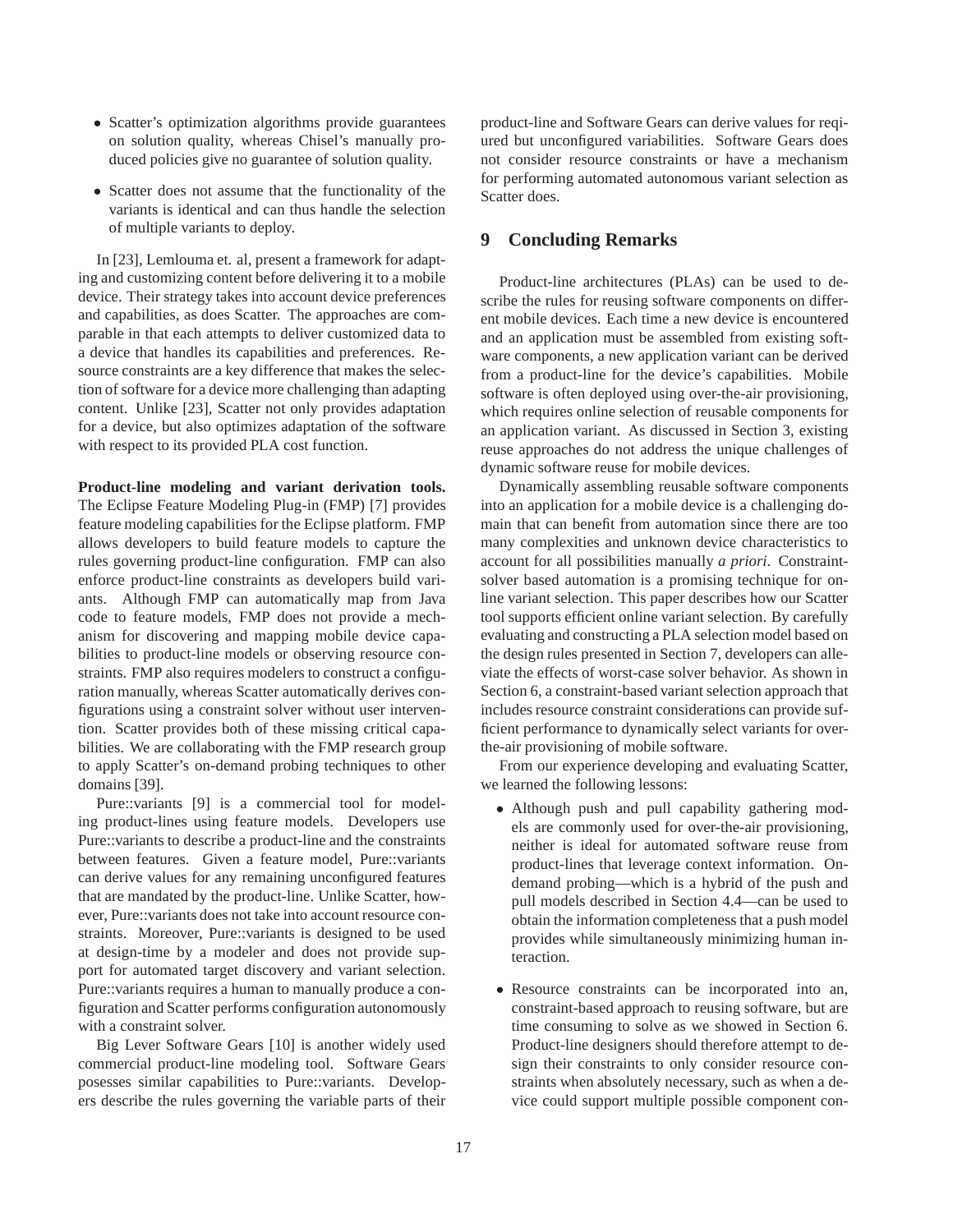figurations but not all components can fit in the device's memory.

- Although Scatter can automate variant selection, it works best when the constraints on a PLA's reusable software components are crafted with performance in mind. An arbitrary PLA may or may not allow for rapid variant selection. PLA's that will be used in conjunction with an automated variant selector should therefore be constructed carefully to avoid performance problems. As described in Section 7, the most valuable strategies involve exploiting points of coursegrained variability, such as packaging variability or service classes, to allow the variant selector to prune away large numbers of possible variants.
- Dynamically packaging reusable software components into an application is not easy. Other research [5] has evaluated different mechanisms to manage packaging and compilation variation, however, building a dynamic packaging mechanism still takes work. In future work, we plan to evaluate different strategies of dynamically packaging application variants derived by Scatter.
- When a PLA for a mobile device is properly specified with good constraints, Scatter can solve models involving 50 components in ∼100ms, as shown in our experiments in Section 6.5. This performance should be adequate for many pervasive environments, particularly when device signature and variants are cached to eliminate repetitive solving for known solutions. In future work, we intend to test Scatter with larger models and evaluate more characteristics of PLAs that can be used to reduce variant selection time.
- Developers normally focus on the functional variability in a product. It is also important to evaluate nonfunctional variability, such as packaging variability. As shown in Section 7, although a product may have high functional variability, it can be significantly less variable with respect to the number of ways it can be packaged and deployed or in terms of its memory footprint. These non-functional aspects can be exploited to reduce the complexity of automated variant selection.

Scatter is available in open-source form from www.sf. net/projects/gems.

# **References**

- [1] Choco Constraint Programming System, http://choco.sourceforge.net/.
- [2] Develop/Optimize Case Study: Macrospace's Dragon Island. *Nokia Forum, http://www.forum.nokia.com/main/*, 2004.
- [3] O. M. Alliance. OMA Client Provisioning V1.1 Candidate Enabler, http://www.openmobilealliance.org/ release\_program/cp\_v1\_1.htm.
- [4] O. M. Alliance. OMA Download over the Air V2.0 Candidate Enabler, http://www.openmobilealliance.org/ release\_program/dlota\_v2\_0.html.
- [5] V. Alves, I. Cardim, H. Vital, P. Sampaio, A. Damasceno, P. Borba, and G. Ramalho. Comparative Analysis of Porting Strategies in J2ME Games. In *Proceedings of the 21st IEEE International Conference on Software Maintenance*, Budapest, Hungary, September 2005.
- [6] M. Anastasopoulos. Software Product Lines for Pervasive Computing. *IESE-Report No. 044.04/E version*, 1.
- [7] M. Antkiewicz and K. Czarnecki. FeaturePlugin: feature modeling plug-in for Eclipse. In *Eclipse '04: Proceedings of the 2004 OOPSLA Workshop on Eclipse Technology eXchange*, Vancouver, British Columbia, Canada, October 2004.
- [8] D. Benavides, P. Trinidad, and A. Ruiz-Cortes. Automated Reasoning on Feature Models. In *Proceedings of the 17th Conference on Advanced Information Systems Engineering*, Porto, Portugal, June 2005.
- [9] D. Beuche. Variant Management with Pure:: variants. Technical report, Pure-Systems GmbH, http://www.pure-systems.com, 2003.
- [10] R. Buhrdorf, D. Churchett, and C. Krueger. Salion's Experience with a Reactive Software Product Line Approach. In *Proceedings of the 5th International Workshop on Product Family Engineering*, Siena, Italy, November 2003.
- [11] Y. Caseau, F.-X. Josset, and F. Laburthe. CLAIRE: Combining Sets, Search And Rules To Better Express Algorithms. *Theory and Practice of Logic Programming*, 2:2002, 2004.
- [12] P. Clements and L. Northrop. *Software Product Lines: Practices and Patterns*. Addison-Wesley, Boston, Massachusetts, USA, 2002.
- [13] E. Coffman Jr, G. Galambos, S. Martello, and D. Vigo. *Bin Packing Approximation Algorithms: Combinatorial Analysis*. Kluwer Academic Publishers, Norwell, Massachusetts, USA, 1998.
- [14] J. Cohen. Constraint Logic Programming Languages. *Communications of the ACM*, 33(7):52–68, 1990.
- [15] J. Coplien, D. Hoffman, and D. Weiss. Commonality and Variability in Software Engineering. *IEEE Software*, 15:37–45, Nov.-Dec. 1998.
- [16] K. Czarnecki, S. Helsen, and U. Eisenecker. Staged Configuration Through Specialization and Multi-level Configuration of Feature Models. *Software Process Improvement and Practice*, 10(2):143–169, 2005.
- [17] K. Czarnecki and C. Kim. Cardinality-based Feature Modeling and Constraints: A Progress Report. In *Proceedings of the International Workshop on Software Factories*, San Diego, California, USA, October 2005.
- [18] D. P. D. Oppenheimer, A. Ganapathi. Why do Internet Services Fail, and What can be Done about It? In *Proceedings of the USENIX Symposium on Internet Technologies and Systems*, Portland, Oregon, USA, March 2003.